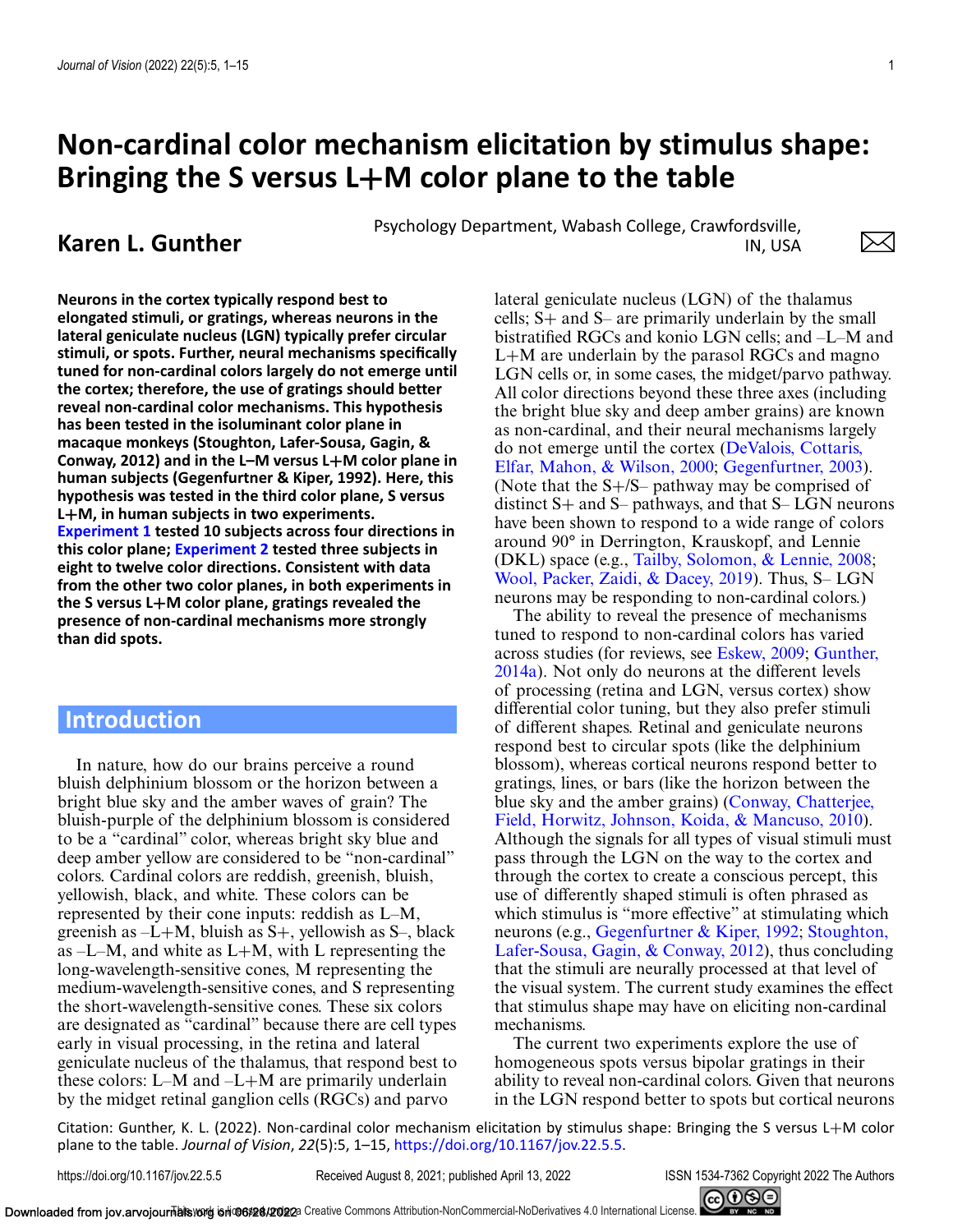<span id="page-1-0"></span>

Figure 1. DKL three-dimensional color space. Red/green is underlain by L–M cone inputs, tritan is underlain by S, and luminance is underlain by L+M. Figure was modified from [Gunther and Dobkins \(2003\).](#page-10-0)

respond better to gratings [\(Conway et al., 2010\)](#page-9-0), and that non-cardinal mechanisms mostly do not emerge [until the cortex \(](#page-10-0)[DeValois et al., 2000](#page-9-0)[;](#page-10-0) Gegenfurtner, 2003) (but cf. [Tailby et al., 2008;](#page-10-0) [Wool et al., 2019\)](#page-11-0), non-cardinal mechanisms should be more likely to be revealed with cortically stimulating gratings than with LGN-stimulating spots.

Two studies have in fact found stronger evidence for non-cardinal mechanisms when using gratings than when using spots, in two of the three planes of color space. A color space is a means to discuss color in a coherent manner. One three-dimensional representation of color space, shown in Figure 1, uses the cardinal opponent mechanisms (i.e., RGC or LGN cell preferences) as the cardinal axes: reddish/greenish is underlain by L–M, bluish/yellowish (i.e., tritan) is underlain by S, and luminance is underlain by  $L+M$ . This space is referred to as DKL space, after the pioneering work of Derrington, Krauskopf, and Lennie [\(1984\). This color space can then be sliced into three](#page-9-0) cardinal planes: L–M versus S, or isoluminant (colored in Figure 1); L–M versus L+M; and S versus L+M. In [the isoluminant plane, in macaque subjects,](#page-10-0) Stoughton and colleagues (2012) found evidence for non-cardinal mechanisms when adapting with grating stimuli but only slight evidence for non-cardinal mechanisms when adapting with full-field stimuli. Gegenfurtner and Kiper (1992) [found non-cardinal mechanisms in the L–M](#page-10-0) versus L+M color plane when measuring detection

thresholds for gratings but not when using 2°-diameter spots. To the best of the author's knowledge, the ability of spots versus gratings to reveal non-cardinal mechanisms has not yet been examined in the S versus L+[M color plane \(e.g., see relevant reviews by](#page-9-0) Eskew, 2009; [Smithson, 2014\)](#page-10-0). The S versus L+M color plane is examined in the current study.

Two studies with contradictory findings are those by [Giulianini and Eskew \(1998\)](#page-10-0) and Sankeralli and [Mullen \(1997\). In the L–M versus L](#page-10-0)+M plane, both studies found evidence only for cardinal mechanisms, whether using spots or gratings (Giulianini  $&$  Eskew, 1998) or gratings only [\(Sankeralli & Mullen, 1997\)](#page-10-0). However, both sets of authors calculated their colors in cone contrast color space rather than DKL space (Figure 1). Cone contrast space calculates colors in terms of how much each cone type is stimulated by the stimulus versus by the background color. DKL color space calculates colors in terms of how much each post-receptoral mechanism  $(L-M, S, \text{or } L+M)$ is stimulated. This difference in representation of color space can alter the apparent distinctiveness of post-receptoral mechanisms. Hansen and Gegenfurtner (2013) [point out that the stimuli used by Giulianini](#page-10-0) and Eskew, although the mechanisms appear to be quite distinct in cone contrast space, are very similar when mapped in DKL space, and all essentially only stimulate L–M. Further, when Sankeralli and Mullen replotted the data from [Gegenfurtner and Kiper \(1992\)](#page-10-0) in cone contrast space, the evidence for non-cardinal mechanisms disappeared. Thus, the interpretation of whether non-cardinal mechanisms are present can be affected by the chosen color space, aside from the stimulus type (e.g., spots versus gratings) that is used.

The current study tests the hypothesis that gratings (that cortical neurons respond particularly well to) reveal non-cardinal colors better than do spots (that particularly stimulate LGN neurons), extending the examination of this hypothesis to the S versus L+M color plane. [Experiment 1](#page-3-0) tested this hypothesis in a larger number of subjects (10), but with fewer color axes (two cardinal and two non-cardinal per color plane). [Experiment 2](#page-5-0) tested this hypothesis in fewer subjects (three), but with eight  $(n = 2$  subjects) or 12 ( $n = 1$  subject) color axes per color plane.

# **Methods**

The existence of separate mechanisms underlying different non-cardinal color axes was determined using noise masking, a common technique for [studying non-cardinal mechanisms \(Eskew, Newton,](#page-9-0) & Giulianini, 2001; [Gegenfurtner & Kiper, 1992;](#page-10-0) [Gunther, 2014a;](#page-10-0) [Gunther & Downey, 2016;](#page-10-0) Hansen & Gegenfurtner, 2006; [Hansen & Gegenfurtner, 2013;](#page-10-0) [Li](#page-10-0)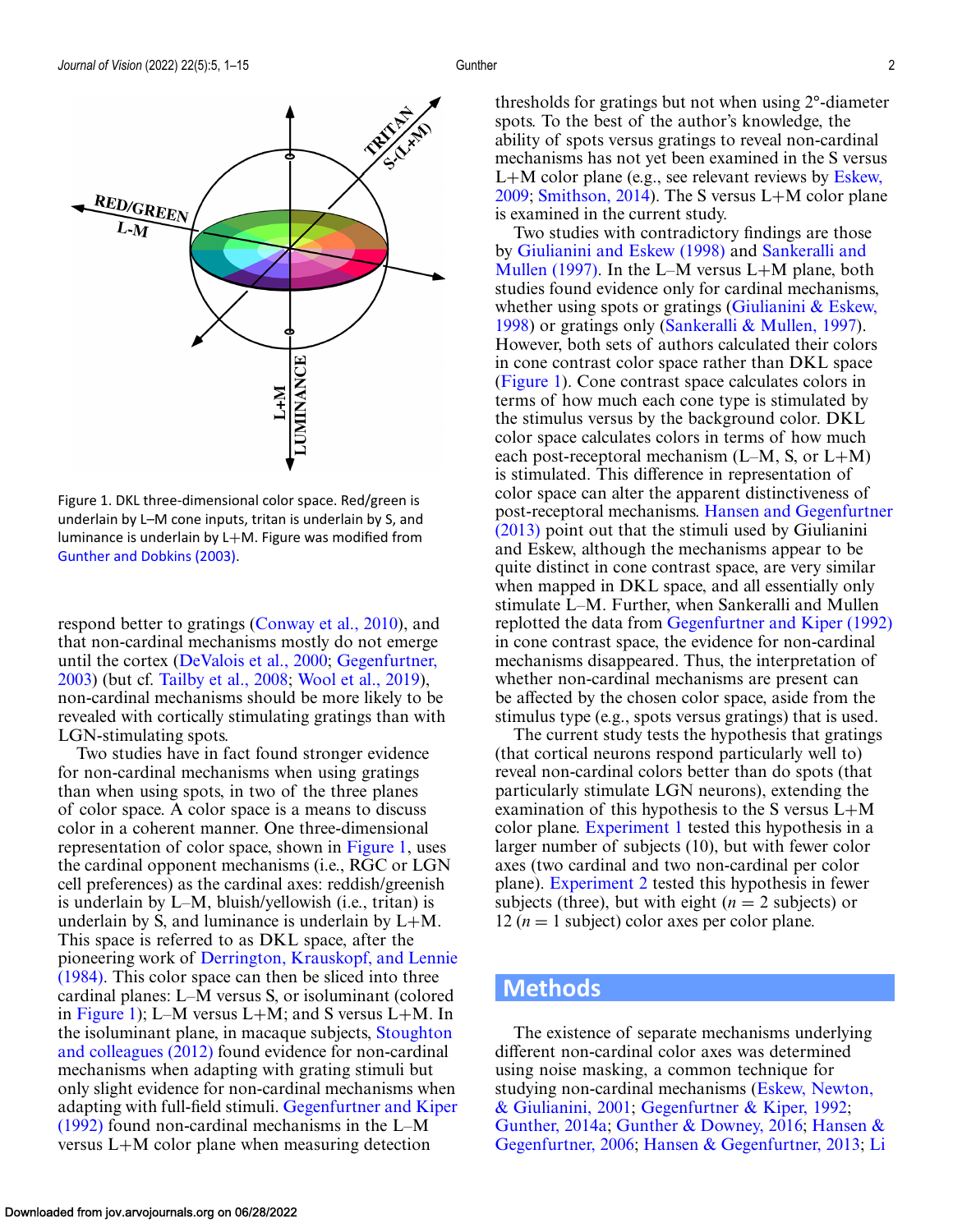[& Lennie, 1997\)](#page-10-0). In this technique, the spot or grating stimuli are presented in a field of pixelated noise. Noise masking reveals separate non-cardinal mechanisms if the contrast threshold to detect a stimulus when embedded in aligned noise is higher than when that same stimulus is embedded in orthogonal noise. Aligned noise is noise from the same color axis as the stimulus (e.g., 45° S versus L+M non-cardinal stimulus and noise, which appears as intense-bluish/dim-yellowish). Orthogonal noise is noise from the opposite color axis as the stimulus (e.g.,  $135^{\circ}$  S versus L+M non-cardinal noise with the 45 $\degree$  S versus L+M non-cardinal stimulus; 135° appears intense-yellowish/dim-bluish).

The logic underlying the use of noise masking to study non-cardinal mechanisms is as follows. If separate neural mechanisms exist for the 45° and 135° non-cardinal stimuli, then the 45° mechanism would fire preferentially in response to the 45° stimulus, whereas the 135° mechanism would fire preferentially in response to the 135° noise. As far as the 45° mechanism is concerned, no noise is present (or very little, if the mechanisms and stimuli are not perfectly orthogonal), and the contrast required to detect the 45° stimulus would be low. On the other hand, if there are not specific mechanisms to detect the 45° and 135° non-cardinal mechanisms, then we are using the underlying cardinal mechanisms (e.g., S and  $L+M$ ) to detect both the 45° and the 135° stimuli. In the case of detection by the cardinal mechanisms, the 45° non-cardinal stimulus and the 135° non-cardinal noise would both stimulate the S and L+M cardinal mechanisms, and the contrast of the 45° non-cardinal stimulus would have to be increased in order for its neural response to be "louder" than the neural response to the 135° non-cardinal noise, allowing the stimulus to be detected. Thus, the existence of independent non-cardinal mechanisms is determined by whether the detection of the 45° non-cardinal stimulus is affected more by the 45° non-cardinal noise than by the 135° non-cardinal noise. (Even if the orthogonal noise is not perfectly orthogonal to the neural mechanism that is detecting the stimulus, separate non-cardinal mechanisms are revealed when orthogonal, or nearly orthogonal, noise raises the stimulus threshold by less than does the aligned noise.)

#### **Subjects**

In [Experiment 1,](#page-3-0) 10 subjects were tested, one female subject (48 years old) and nine male subjects (mean age  $20.11 \pm 1.45$  years). Note that Wabash College has an all-male student body. Thus, the only female subject is the author. In [Experiment 2,](#page-5-0) subject KLG (51 years old) participated again, plus two new male subjects (18 and 21 years old). For both experiments, normal color vision was verified by the Farnsworth-Munsell 100-Hue test (FM100). Error scores up to 100 are considered to reflect normal color vision; a stricter maximum error score of 50 was used in these studies. One subject in the S versus L+M color plane in [Experiment 1](#page-3-0) exceeded this threshold, with an overall error score of 88. However, his error score on the blue/yellow FM100 caps [\(Smith, Pokorny, & Pass, 1985\)](#page-10-0) was 11, but his error score on the red/green caps was 77. This study was approved by the Wabash College Institutional Review Board, and all subjects gave written informed consent. The protocol conforms to the tenets of the Declaration of Helsinki.

#### **Apparatus**

In [Experiment 1,](#page-3-0) stimuli were programmed in MATLAB (The MathWorks, Natick, MA), interfaced with the ViSaGe visual stimulus generator (Cambridge Research Systems, Rochester, UK) and presented on a 20-inch NEC MultiSync FP2141SB monitor (100-Hz refresh rate,  $1024 \times 768$ -pixel resolution; NEC Corporation, Tokyo, Japan). The calibration of the monitor was verified with a PR-655 Spectroradiometer (PhotoResearch, Syracuse, NY) or a ColorCAL (Cambridge Research Systems) each day on which a subject was tested, following a warm-up of at least 20 minutes with full screen gray at  $24$  cd/m<sup>2</sup>. Any day on which the luminance values of the S+ and S– phases of the stimulus (at full contrast) were off by more than  $\pm 2\%$  Michelson contrast—(LUM<sub>S+</sub>  $– LUM<sub>S–</sub>)/(LUM<sub>S+</sub> + LUM<sub>S–</sub>)$ —the monitor was recalibrated by linearizing the voltage/luminance relationship independently for each of the three phosphors (red, green, and blue), using the Gamma Correction System and a ColorCAL (both, Cambridge Research Systems). The Cambridge Research Systems MacLeod-Boynton color space was used. This color space uses the [Smith and Pokorny \(1975\)](#page-10-0) cone fundamentals and transform matrices from Travis [\(1991\). Subjects responded using a CB6 Push Butt](#page-11-0)on Response Box (Cambridge Research Systems).

Between [Experiments 1](#page-3-0) and [2](#page-5-0) new lab equipment was purchased, and the old equipment was retired. Thus, in [Experiment 2,](#page-5-0) stimuli were again programmed in MATLAB but were presented on a Cambridge Research Systems Display++ 32-inch LED-backlit LCD monitor in ViSaGe mode (100-Hz refresh rate,  $1440 \times 1080$  usable pixel resolution corresponding to  $524 \times 393$  mm). The Display + + continuously measures and maintains its luminance output. The monitor was allowed to warm up for at least 30 minutes with full screen white at  $60 \text{ cd/m}^2$ .

For all phases of both experiments, subjects viewed the stimuli binocularly. Testing took place in a dark windowless room, with subjects' heads placed in a chin rest situated 57 cm from the monitor. Subjects were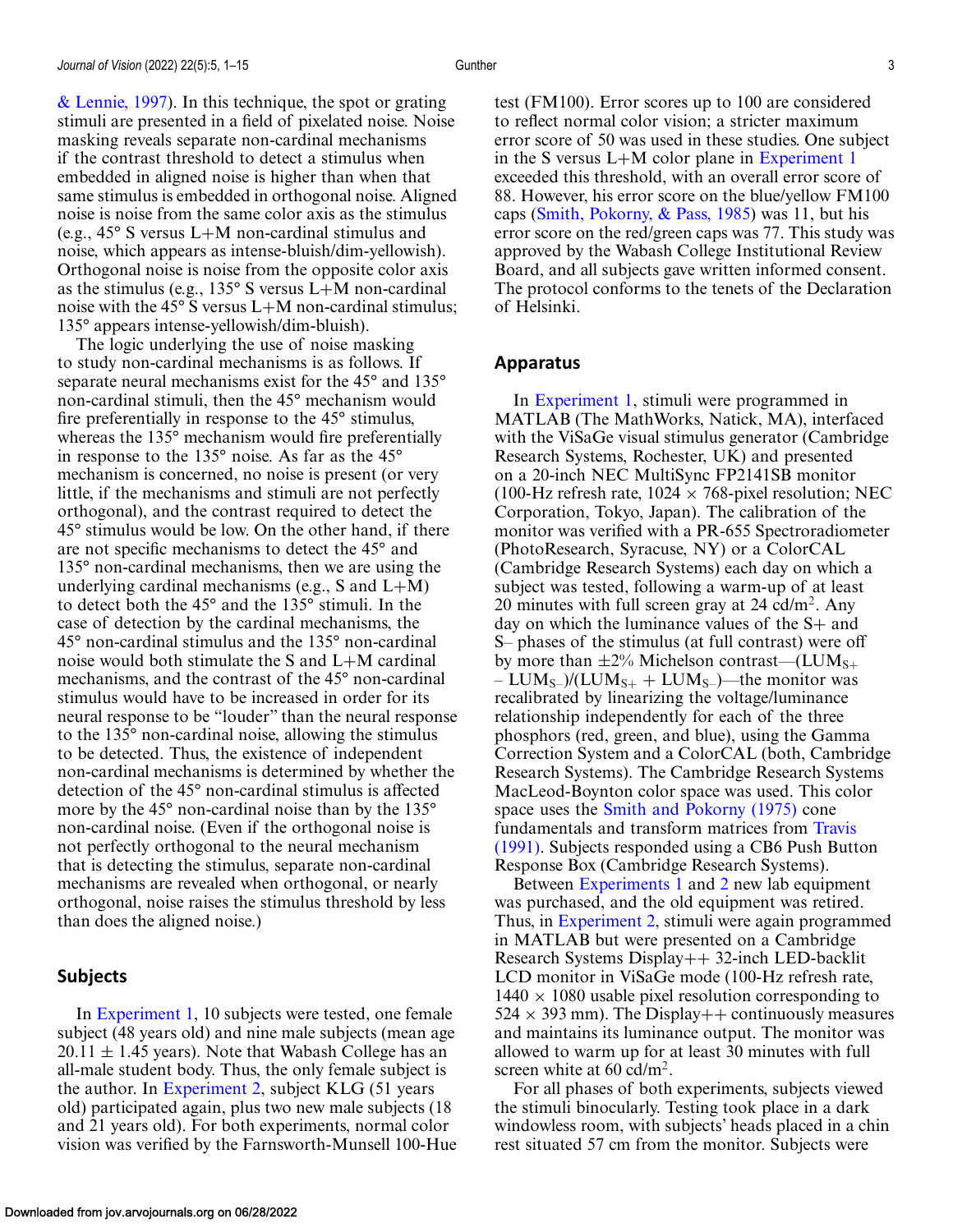<span id="page-3-0"></span>dark adapted for only the few minutes required to set up a block of trials; however, the room lights were kept off for the duration of the experiment.

## **Public registration**

Experiment 1 was registered with the Open Science Framework [\(https://cos.io/prereg/\)](https://cos.io/prereg/) before data collection had been completed but after four subjects were tested for pilot data for a grant proposal to the National Science Foundation. In the pre-registration, the author proposed analyzing the data via two-way analyses of variance (ANOVAs) in each color plane (stimulus type  $\times$  cardinal/non). The author hypothesized an interaction where gratings should yield evidence for separate mechanisms (aligned/orthogonal threshold ratios  $>1$ ) for the cardinal and non-cardinal colors, but spots should only do so for cardinal colors; however, on further thought, a more direct test was chosen: one-sample *t*-tests of threshold ratios against 1. In addition, the threshold ratios for spots versus gratings were compared for the non-cardinal colors in paired *t*-tests to determine if the gratings do yield higher threshold ratios, as hypothesized. These are the analyses that are presented in this paper. De-identified data for Experiment 1 and graphs of individual subjects' data for [Experiment 2](#page-5-0) are available at [https://osf.io/ag8vr/.](https://osf.io/ag8vr/) [Experiment 2](#page-5-0) was not pre-registered.

### **Individualization of stimulus parameters**

Three aspects of the stimuli were individualized for each subject: (1) the luminance ratio of the two phases of the isoluminant S-axis stimuli, (2) the threshold contrasts of each mask, and (3) the orientation of the non-cardinal stimuli in equal threshold space.

Aspects of the visual system are known to vary across people with normal color vision, which can introduce variability in how sensitive people are to different colors. For example, macular pigment, located around the fovea of the retina, preferentially absorbs wavelengths below 520 nm and varies across subjects [\(Bone, Landrum, & Cains, 1992;](#page-9-0) Wooten & Hammond, [2005\); thus, it can differentially impact the relative](#page-11-0) luminance values of the S+ and S– phases of the gratings. Due to these individual differences, use of the same stimuli across all subjects would introduce luminance artifacts in the stimuli, making the cardinal S stimuli actually slightly non-cardinal (i.e., not bluish/yellowish but rather intense-bluish/dim-yellowish or intense-yellowish/dim-bluish). Thus, to avoid luminance artifacts, the S+ and S– phases were set to be isoluminant via heterochromatic flicker photometry [\(Ives, 1912\)](#page-10-0) for each subject individually (see Determining isoluminance sections, below).

A second aspect of the visual system that can vary in sensitivity across subjects is the neural pathways that underlie the detection of  $S$  and  $L+M$ . Activities such as playing action video games can improve contrast sensitivity and thus introduce variability in sensitivity across subjects [\(Li, Polat, Makous, & Bavelier, 2009\)](#page-10-0). To ensure that these two stimuli were equally salient, thresholds to detect both cardinal color axes (S and L+M) were determined for each subject. Noise masks were then presented at multiples of each subject's threshold to detect each color (see Determining contrast thresholds sections, below).

The non-cardinal colors were also individualized for each subject, by creating them in equal threshold space, as we [\(Gunther, 2014a;](#page-10-0) [Gunther, 2014b;](#page-10-0) Gunther & Dobkins, 2003; [Gunther & Downey, 2016\) and](#page-10-0) [others \(Krauskopf & Gegenfurtner, 1992;](#page-10-0) Krauskopf, Wu, & Farell, 1996; [Li & Lennie, 1997;](#page-10-0) Webster & [Mollon, 1994\) have done before \(see Individualizing](#page-11-0) non-cardinal colors section, below).

# **Experiment 1**

## **Determining isoluminance**

#### *Stimuli*

The stimuli used to determine isoluminance were vertically oriented sine-wave Gaussian-filtered gratings  $(SD = 1)$ , with 8° visual angle diameter. The spatial frequency was 0.5 cycles/degree (c/deg) and temporal frequency was 5 Hz (counterphase flicker). The spatial frequency was halfway between the 0 c/deg of the [spot stimuli and the 1 c/deg of the gratings;](#page-9-0) Dobkins, Gunther, and Peterzell (2000) found that spatial frequency does not alter isoluminance settings within this range. For the isoluminance settings, the contrast of the  $S + / S$ – gratings was set to 40% maximum on the monitor, the contrast used in Gunther and Downey [\(2016\). The background was a gray of the mean](#page-10-0) chromaticity and luminance for all stimuli. The same background was used in all paradigms (determining isoluminance, contrast threshold, noise masking). A black fixation dot (0.2° diameter) remained visible for the duration of the experiment. The fixation dot and the grating were centered on the monitor. The stimuli were [created in MacLeod-Boynton color space \(MacLeod &](#page-10-0) Boynton, 1979). The color coordinates for the cardinal colors are shown in [Table 1.](#page-4-0) Rods are unlikely to have contributed to the perception of the stimuli used in this experiment, as the stimuli were presented foveally where there are fewer rods, and stimuli of the same luminance were shown to not contribute substantially to the results of [Dalhaus and Gunther \(2012\),](#page-9-0) even in the periphery where rods are more plentiful.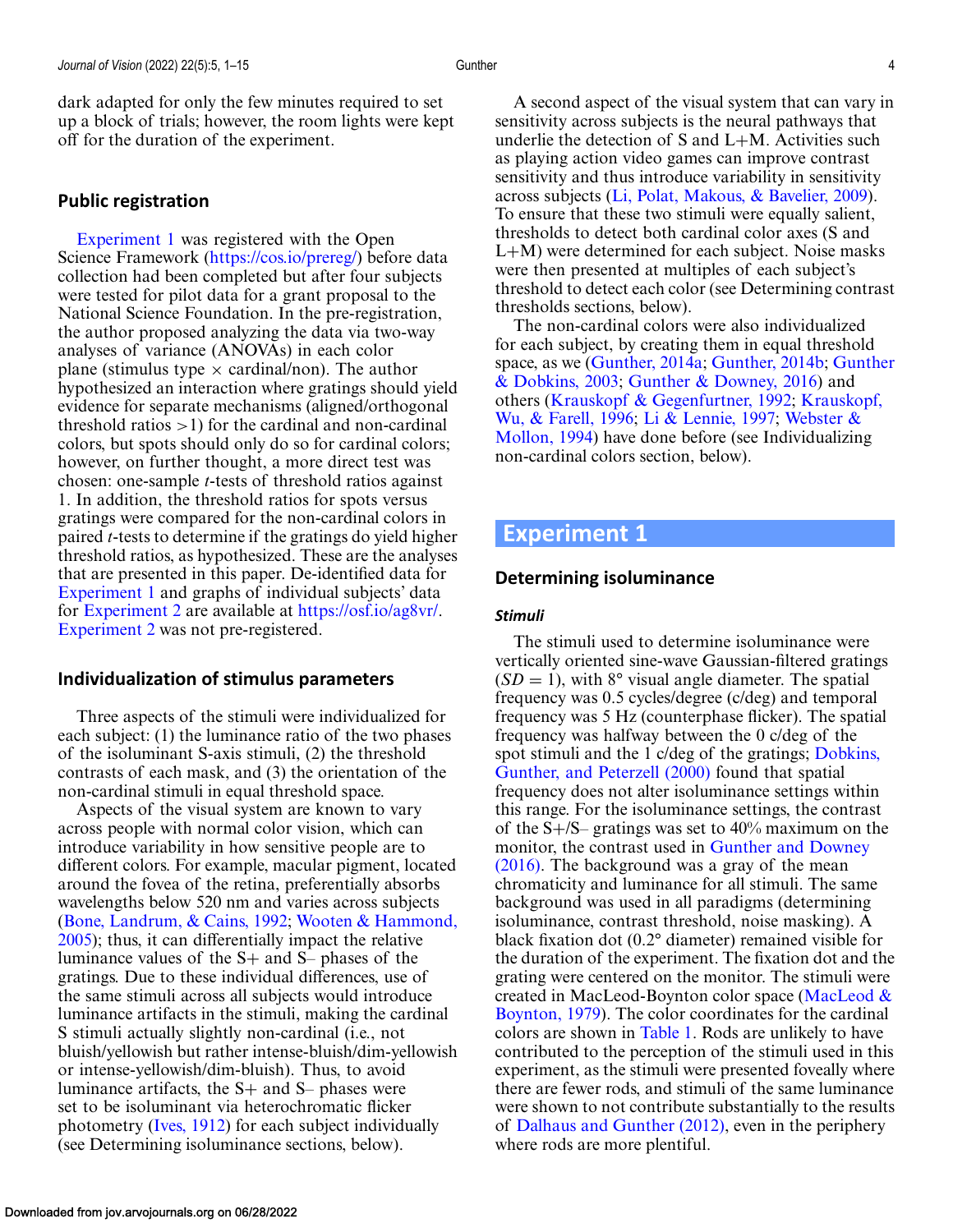#### <span id="page-4-0"></span>*Procedure*

Heterochromatic flicker photometry (HFP) (Ives, [1912\) was used to set the stimuli to be isoluminant.](#page-10-0) Subjects adjusted the luminance of the two phases of the stimulus (e.g.,  $S+$  and  $S-$ ) until the flicker appeared minimal (the stimuli could have appeared to disappear, leaving only the mean gray background visible; the flicker could have appeared to slow; or the stimuli could have appeared to shrink). Minimal flicker occurs when the two phases are equal in luminance. Buttons on the CB6 Push Button Response Box allowed for coarse (0.5% Michelson contrast) or fine (0.1% Michelson contrast) adjustments. As the subject increased the luminance of one phase, the other decreased by the same amount, keeping the mean luminance equal to the background, at 24 cd/m<sup>2</sup>. A separate CB6 button was used to enter the response. Subjects completed 20 trials for each color axis. Outliers (defined as Michelson settings more than 2.5 of the subject's standard deviation away from the subject's mean) were removed. If the standard deviation of the Michelson contrast of the settings was still greater than 5%, more trials were run until the most recent 20 trials met the criterion. The average isoluminance value was calculated on only the most recent 20 trials. All remaining portions of the experiment were conducted with stimuli presented at each subject's individually determined isoluminant point.

#### **Determining contrast thresholds**

#### *Stimuli*

Contrast thresholds were determined using both 8°-diameter 1 c/deg sine-wave Gaussian-filtered gratings and an 8°-Gaussian spot. The gratings were presented for 2 seconds, ramping on and off in contrast to avoid sharp temporal edges. The stimuli appeared 2° either left or right of a centrally located fixation dot (black, 0.2° diameter). In the noise masking paradigm below, the stimulus and the noise mask were presented on alternate refreshes of the monitor. This halved the contrast of the stimuli. Therefore, the contrast thresholds were determined in the presence of a "mask"

| Color            | S     | M-L   | Luminance $(cd/m^2)$ |  |  |
|------------------|-------|-------|----------------------|--|--|
| $S+$ (bluish)    | 0.028 | 0.335 | 24                   |  |  |
| S-(yellowish)    | 0.004 | 0.335 | 24                   |  |  |
| $-(L+M)$ (black) | 0.016 | 0.335 | 2                    |  |  |
| $L+M$ (white)    | 0.016 | 0.335 | 46                   |  |  |
| Gray background  | 0.016 | 0.335 | 24                   |  |  |

Table 1. MacLeod–Boynton color space coordinates of cardinal stimuli, [Experiment 1.](#page-3-0)

of the background gray color; this mask was not readily apparent, but it did reduce the contrast the same amount as the real noise masks did, so the contrasts determined here transferred to the noise masking paradigm below. Contrast thresholds were determined for the two cardinal axes:  $S$  and  $L+M$  (see Table 1 for color coordinates).

#### *Procedure*

Three hundred trials were presented for each color axis tested: 30 trials at each of 10 contrasts. Contrasts [were chosen to bracket the average threshold;](#page-9-0) Blake and Sekuler (2006) recommended at least 20 trials per contrast. Subjects initiated each trial. One stimulus, at one contrast, appeared for 2 seconds at one location (left or right of fixation), randomly chosen. The subject then reported whether the stimulus was on the left or right. Subjects were allowed a few practice trials until they felt comfortable with the task, then the 300 trials were started. Feedback was not given. After the block of trials was complete, the 75% contrast threshold was determined using a 10-point sigmoidal best-fitting function. Each color axis was presented in a separate block of trials.

#### **Individualizing non-cardinal colors**

When the contrast thresholds for the cardinal stimuli (S and L+M) had been determined, the non-cardinal colors were set to be halfway (45° and 135° in color space) between the cardinal axes in equal threshold space; see [Appendix A](#page-11-0) for details. This ensures that if the non-cardinal colors are detected not by specific non-cardinal mechanisms but instead by the cardinal mechanisms then the stimuli would equally stimulate the two neighboring cardinal mechanisms.

#### **Noise masking**

#### *Stimuli*

The target stimuli were either 8°-diameter Gaussian spots, or 8°-diameter Gabor gratings of 1 c/deg spatial frequency. The value of 1 c/deg for the grating stimulus was chosen to be intermediate between the 0.5 c/deg of [Stoughton et al. \(2012\)](#page-10-0) and the 1.2 c/deg of [Gegenfurtner and Kiper \(1992\)](#page-10-0). The stimuli flickered at 5 Hz between the two endpoints of the color axis being tested (e.g., S+ and S–). The stimuli appeared centered 2° either left or right of the centrally located fixation dot (black, 0.2° diameter), as they were for determining contrast thresholds.

The noise mask consisted of a  $20^{\circ} \times 10^{\circ}$  horizontal rectangle (centered on fixation), filled with  $0.2^{\circ} \times$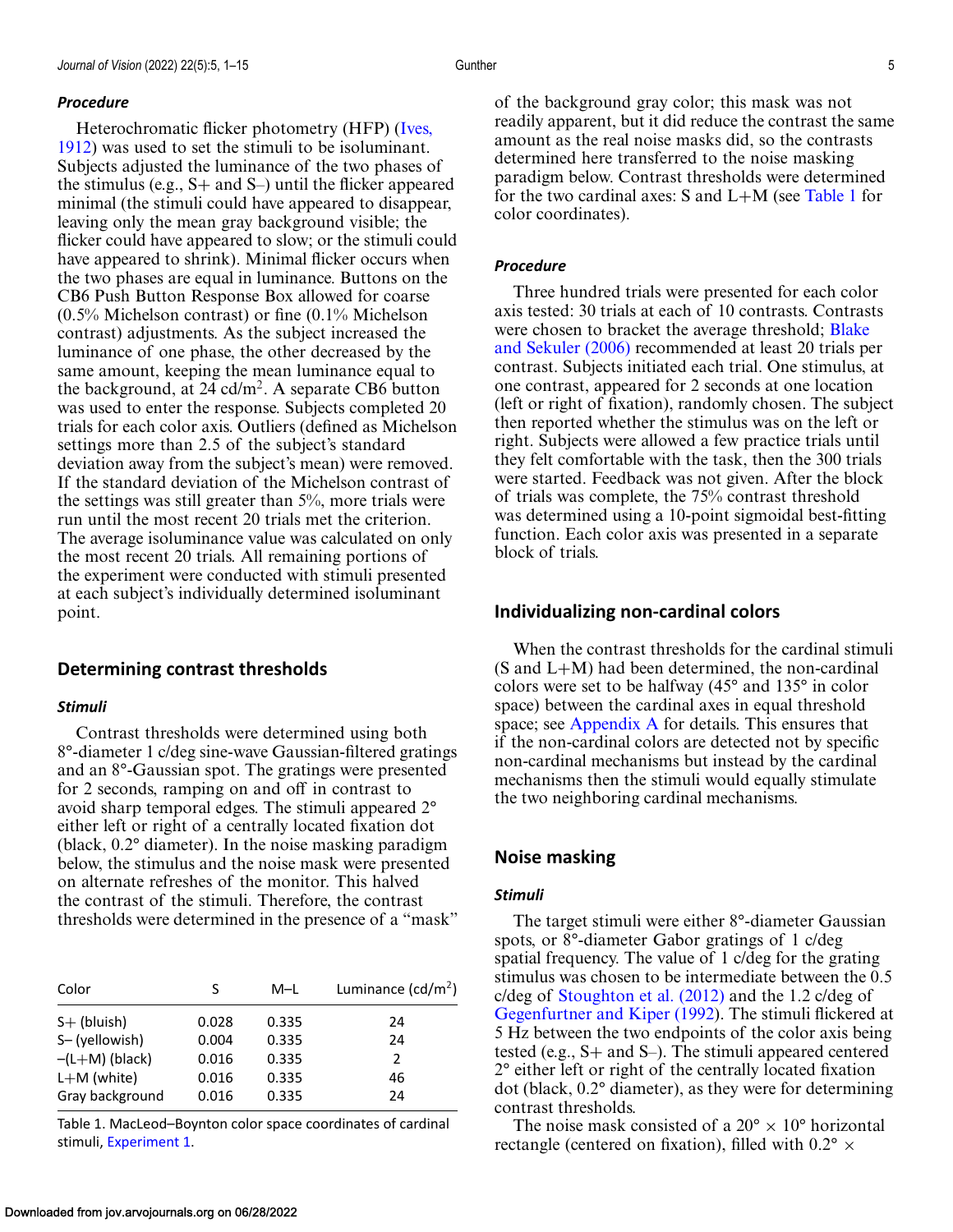<span id="page-5-0"></span>0.2° square dots of white noise varying between the two endpoints of the color axis being tested. The counterphase of the dots flickered at a rate of 5 Hz. The locations of the noise dot contrasts were re-randomized on each trial. The mask contrast was set to 5 times the subject's threshold to detect that color axis (see Determining contrast thresholds sections, above). The noise mask remained visible for the duration of the block of 300 trials.

The target stimulus and the noise mask were interleaved on alternating refreshes of the monitor. At a refresh rate of 100 Hz, the target and noise stimuli appeared to coexist.

#### *Procedure*

Thresholds to detect stimuli, when embedded in aligned or orthogonal noise, were determined as described above for the procedure for determining contrast thresholds. Sixteen noise-masked thresholds were determined. The four color axes (S and L+M cardinal and 45° and 135° non-cardinal) were presented in aligned noise (e.g., S stimulus in S noise) or in orthogonal noise (e.g., S stimulus in L+M noise). Note that cardinal stimuli were only presented in cardinal noise, and non-cardinal stimuli were only presented in non-cardinal noise. These eight stimuli (four color axes, presented in both aligned and orthogonal noise) were presented both as spots and as gratings. These 16 stimulus conditions were presented in random order in separate blocks.

# **Experiment 2**

Experiment 2 tested the same two cardinal and two 45° non-cardinal masks per color plane as in [Experiment 1.](#page-3-0) Here, multiple stimulus directions were tested in each mask. Subject KLG was tested in 12 stimulus directions spaced at 15° increments in each color plane. Subjects IT and NHJ were tested in eight stimulus directions spaced at 22.5° increments. The change in equipment between [Experiments 1](#page-3-0) and 2 necessitated a change in color space and thus how the stimuli were set up. The specifics of creating the stimuli for Experiment 2 are explained in [Appendix B.](#page-11-0)

# **Results**

#### **Experiment 1**

Evidence of independent, orthogonal mechanisms is indicated by a larger masking effect with aligned noise (e.g., S stimulus in S noise) than the masking



Figure 2. Results from [Experiment 1.](#page-3-0) Data for cardinal stimuli are shown in black (averaged across the two cardinal stimuli), and those for non-cardinal stimuli are shown in gray (averaged across the two non-cardinal stimuli). Aligned/orthogonal ratios for spots are plotted along the *x*-axis and for gratings along the *y*-axis. Spot data to the right of the solid red line or grating data above the solid red line indicate evidence for separate underlying mechanisms (aligned/orthogonal ratio  $> 1.0$ ). Symbols above the black dashed line indicate stronger evidence for non-cardinal mechanisms when using gratings than when using spots.

caused by the orthogonal noise (e.g., S stimulus in L+M noise). This would be shown by the symbols in Figure 2 being greater than 1.0. This is hypothesized to be the case for the cardinal stimuli (black symbols to the right and above the solid red lines) for both the spots and the gratings, and for the non-cardinal stimuli with the gratings (gray symbols above the solid red horizontal line). The non-cardinal spots (gray symbols plotted along the *x*-axis) should in particular stimulate LGN mechanisms [\(Conway et al., 2010\)](#page-9-0), where primarily only cardinal mechanisms are known to exist [\(Gegenfurtner, 2003\)](#page-10-0) (but c.f. [Tailby et al., 2008;](#page-10-0) Wool [et al., 2019\). Thus, both aligned and orthogonal noise](#page-11-0) should tap both cardinal mechanisms, causing the same amount of interference. This means that thresholds for non-cardinal spots in aligned and orthogonal noise are expected to be similar, yielding a ratio of close to 1.0 in Figure 2 (gray symbols clustering around the solid red vertical line).

In the S versus  $L+M$  color plane (the color plane where, to the best of the author's knowledge, this question has not yet been addressed), the results are mostly consistent with the hypothesis. The non-cardinal spot stimulus mean  $(1.24 \pm 0.16)$ ; gray symbols plotted along the *x*-axis) is significantly greater than 1.0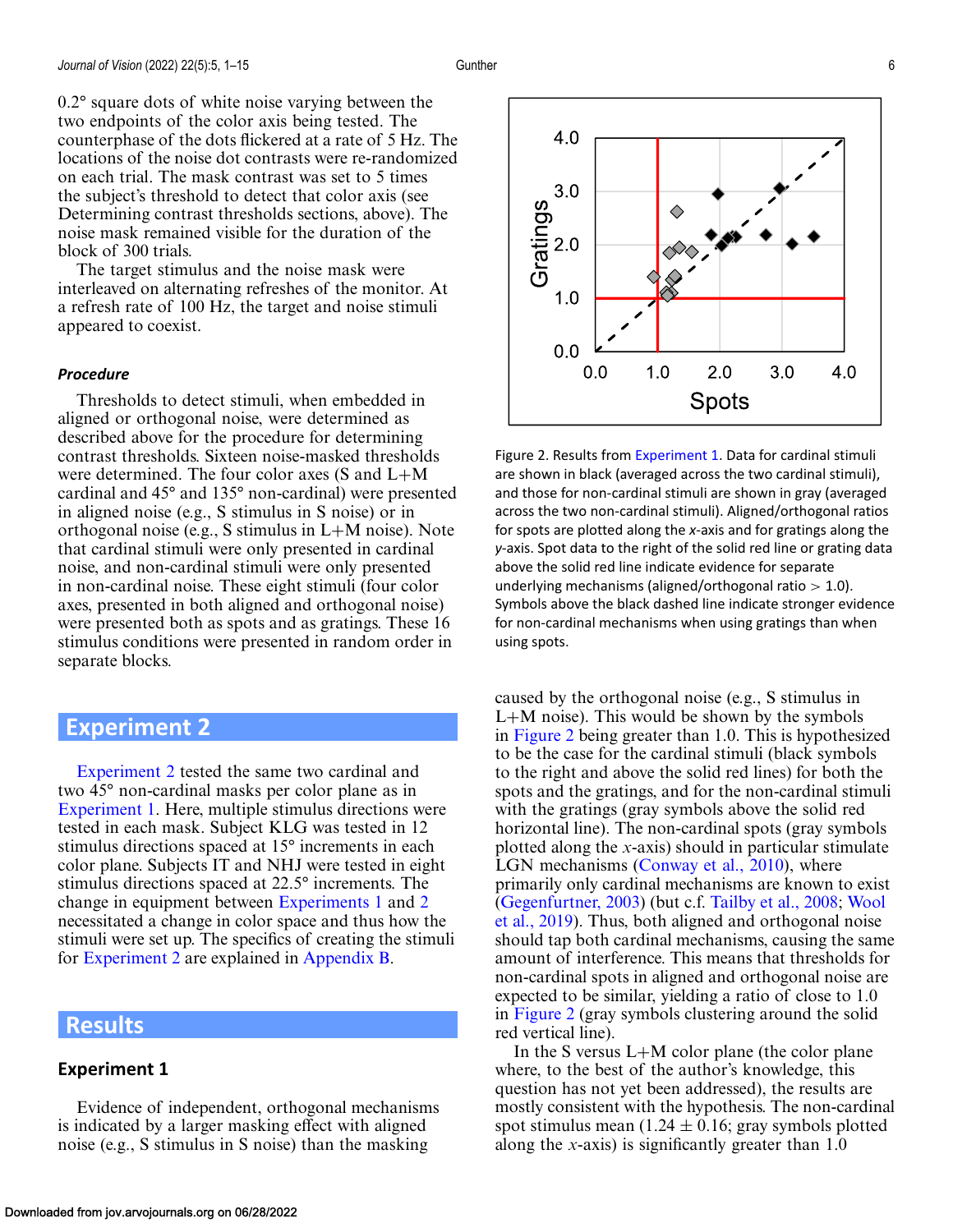<span id="page-6-0"></span>

Figure 3. Data for [Experiment 2.](#page-5-0) Each graph represents a different mask. Radial lines represent  $0.5\times$  baseline threshold. Dotted red lines represent spot stimuli, and solid red lines represent grating stimuli, all plotted as weighted group averages (see text). Straight black lines represent the direction of the mask.

 $[t(9) = 4.773; p = 0.001; \text{ Cohen's } d = 1.51; 95\%$ confidence interval (CI) on the difference from 1.0, 0.13–0.35], largely because of the small variability. The non-cardinal grating stimulus mean  $(1.57 \pm 0.50; \text{gray})$ symbols plotted along the *y*-axis) is also significantly greater than 1.0  $[t(9) = 3.644; p = 0.005; \text{Cohen's } d =$ 1.15; 95% CI on the difference from 1.0, 0.22–0.93]. A paired *t*-test on the non-cardinal spot versus grating data shows that the mean for the grating stimuli is not significantly greater than the mean for the spot stimuli  $[t(9) = 2.379; p = .041; \text{ Cohen's } d = 0.75; 95\% \text{ CI on}$ 

the difference between the means, 0.016–0.65], when factoring in a Bonferroni correction for three *t*-tests (Bonferroni corrected  $\alpha = 0.0167$ ). As can be seen in [Figure 2,](#page-5-0) a number of the gray non-cardinal symbols do cluster around the spot-equals-grating black dashed line, with a few above the line. In this color plane, there is thus a trend toward gratings showing stronger evidence for non-cardinal mechanisms than the spots do. Note that *t*-tests were conducted rather than two-way ANOVAs because the *t*-tests can pinpoint the comparisons of interest to the research questions.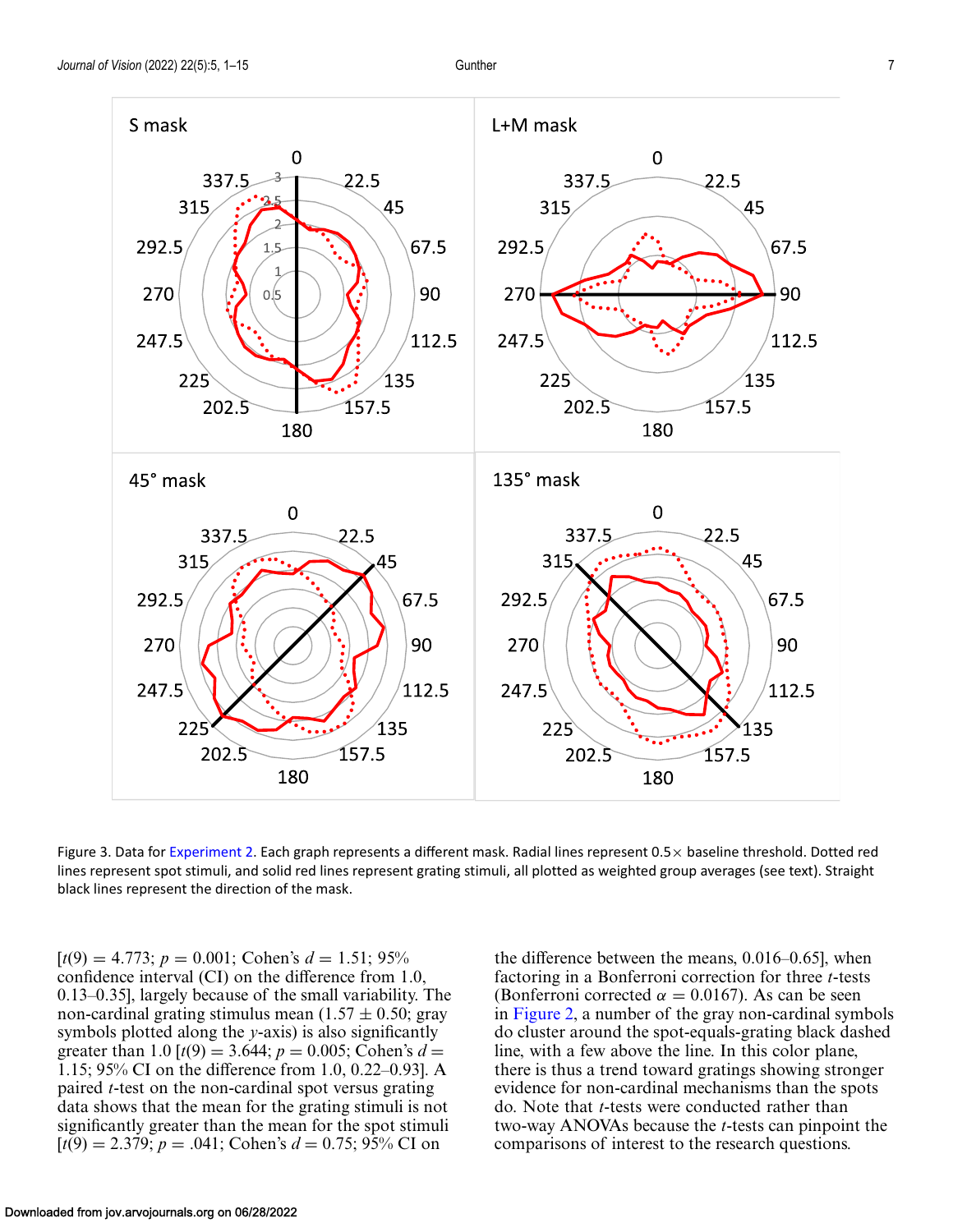

Figure 4. Results for [Experiment 2,](#page-5-0) as plotted for [Experiment 1](#page-3-0) in [Figure 2.](#page-5-0)

Given that there is ample evidence that there are separate mechanisms underlying the three cardinal axes (e.g., [Derrington et al., 1984;](#page-9-0) Krauskopf, Williams, & [Heeley, 1982\), it was expected that the cardinal stimuli](#page-10-0) would yield threshold ratios > 1 for both spots and gratings. This is in fact the case, with the cardinal threshold ratios (black symbols in [Figure 2\)](#page-5-0) yielding  $t(9) = 8.245$ ,  $p < 0.001$  for spots and  $t(9) = 10.815$ , *p* < 0.001 for gratings. In addition, the paired *t*-tests  $[t(9) = 0.842, p = 0.422]$  do not show a preference for gratings; this is also shown in [Figure 2,](#page-5-0) where the black symbols are more evenly spread on either side of the spot-equals-grating black dashed line. Statistics were not performed for [Experiment 2](#page-5-0) given the small sample size, but the black symbols in Figure 4 are also above and to the right of the solid red lines, indicating aligned/orthogonal ratios greater than 1.0, but on both sides of the spot-equals-grating black dashed line, indicating separable mechanisms with either stimulus type.

#### **Experiment 2**

The data for [Experiment 2](#page-5-0) are shown in [Figures 3](#page-6-0) and 4. In [Figure 3,](#page-6-0) different masks are shown in each separate graph. Data are plotted as the ratio of the threshold to detect that particular stimulus on that particular mask (e.g., S grating on S mask) divided by the threshold to detect that same stimulus (e.g., S grating) on the gray mask. The red lines represent a

smoothed, weighted average: the average threshold ratio (across all three subjects) to detect that stimulus (e.g., S grating in S mask), weighted as 1.0, averaged with half-weighting of the average threshold ratios for the neighboring two stimuli (e.g., 165° and 15° gratings, also in the S mask). Graphs of individual subject data can be found at [https://osf.io/ag8vr/.](https://osf.io/ag8vr/)

Although the data are noisy with only three subjects, a pattern similar to that seen in [Experiment 1](#page-3-0) can be seen here. Cardinal masking (top two rows in Figure [3\) is stronger for aligned than orthogonal masking](#page-6-0) (vertical elongation of data in S mask graph, horizontal elongation in L+M mask graph). For the 135° non-cardinal S versus L+M mask, the oblong of data for the grating stimuli (solid red line) is oriented in the 135°/315° direction and is thinner than is the oblong of data for the spot stimuli (dotted red line). For the 45° non-cardinal S versus L+M mask, the grating data look good, but the spot data are oriented in the opposite direction (oriented in the 135° direction rather than the 45° direction).

In Figure 4, for cross-experiment comparisons, the data for [Experiment 2](#page-5-0) are plotted as they were for [Experiment 1](#page-3-0) in [Figure 2.](#page-5-0) This graph plots just the cardinal and the two 45° non-cardinal color directions. The data nicely fit the hypothesis, with an aligned/orthogonal ratio essentially at 1.0 (1.05  $\pm$  0.26) for the non-cardinal spots (gray symbols plotted along the *x*-axis), and  $>1.0$  (1.51  $\pm$  0.76) for the gratings (gray symbols plotted along the *y*-axis). All of the non-cardinal gray symbols are above the spot-equals-grating black dashed line, indicating that the aligned/orthogonal ratios are higher for gratings than for spots, in accordance with the hypothesis.

# **Discussion**

To a large extent, the data support the hypothesis that gratings should better reveal non-cardinal mechanisms than spots do. To the best of the author's knowledge, this is the first time this question has been addressed in the S versus L+M color plane. The threshold ratio for the non-cardinal gratings was significantly greater than 1.0 in [Experiment 1](#page-3-0) (with very similar results in [Experiment 2;](#page-5-0) 1.57 in [Experiment 1](#page-3-0) and 1.51 in [Experiment 2\)](#page-5-0). Although the mean aligned/orthogonal threshold ratio was only slightly greater than 1.0 for the non-cardinal spots in [Experiment 1,](#page-3-0) it was significantly so, because of the extremely small variability across subjects. The non-cardinal spot mean was lower in [Experiment 2](#page-5-0) (1.24 in [Experiment 1](#page-3-0) versus 1.05 in [Experiment 2\)](#page-5-0). Although the aligned/orthogonal ratio was higher for gratings than spots in [Experiment 1,](#page-3-0) it was not significantly so when a Bonferroni correction for multiple tests was factored in.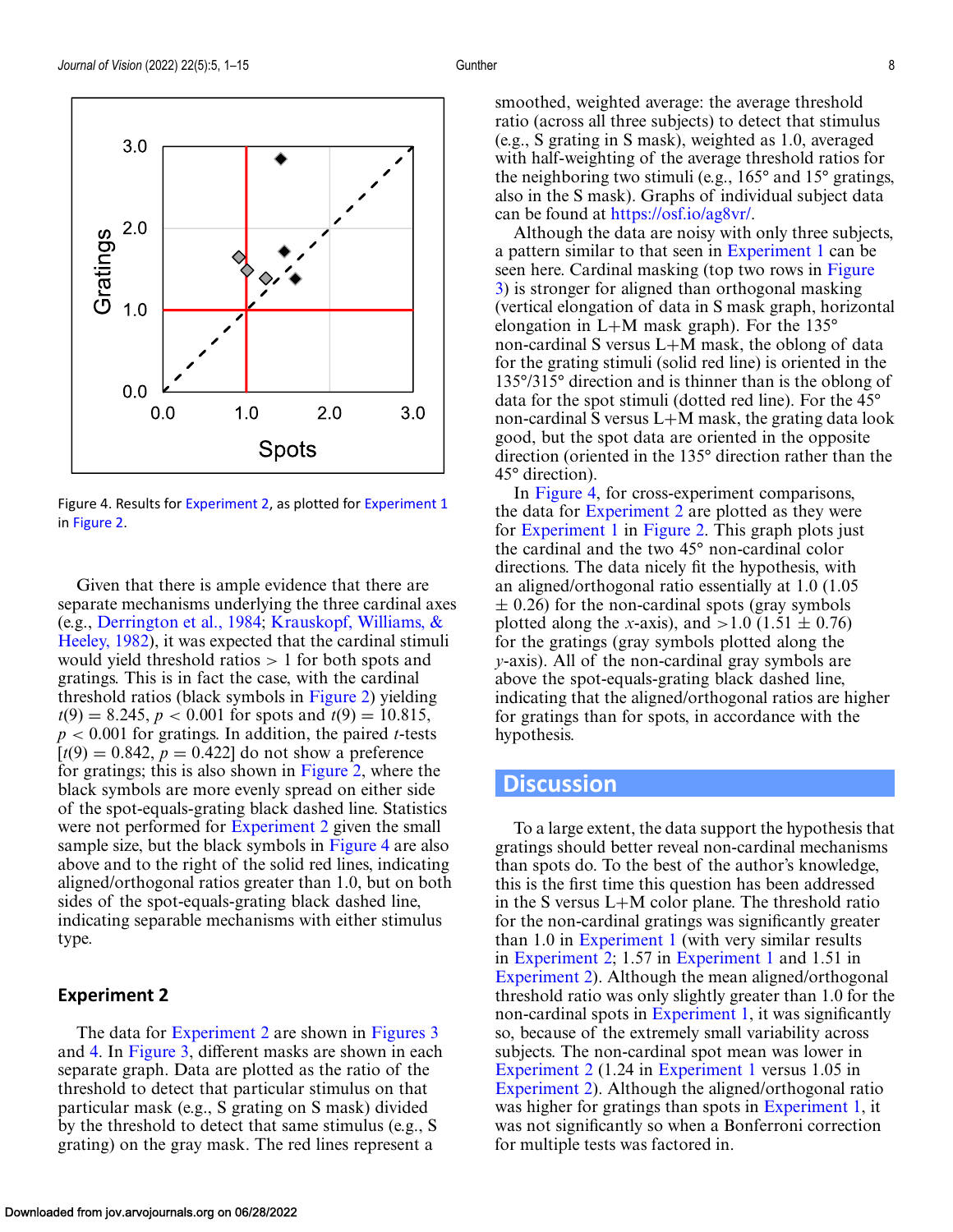The significant aligned/orthogonal ratios for non-cardinals with spot stimuli in [Experiment 1](#page-3-0) might be due to the low variability, thus increasing the *t*-value. Alternatively, this could be a reflection of the findings of [Tailby and colleagues \(2008\)](#page-10-0) that LGN S– neurons respond to a wide range of hues. A wide range would mean that these LGN neurons, which have circular receptive fields, are responding to non-cardinal colors.

The results for [Experiment 2](#page-5-0) are a bit weaker than those for [Experiment 1.](#page-3-0) This may be due to the weaker masks in [Experiment 2.](#page-5-0) Two subjects had masks at  $4.5\times$  threshold, but one subject was only able to get his S threshold low enough for a  $3\times$  mask, compared with  $5\times$  masks for [Experiment 1.](#page-3-0) There is a long history of masking experiments that varied the contrast of the masks (e.g., Legge  $& \text{Foley}, 1980$ ). At low mask contrasts there can even be an enhancement of performance, where thresholds are lower (sensitivity is higher) with low contrast masks, leading to what is known as a "dipper function" as mask contrast increases. Our masks, however, were not this low; none of the masked thresholds on aligned masks was lower than thresholds with the gray "mask".

[Wang, Richters, and Eskew \(2014\)](#page-11-0) and Vingrys and Mahon (1998) [have shown that S-cone increments](#page-11-0)  $(S+)$  are masked to a greater extent (by noise masks) of varying color) than are S-cone decrements (S–). In addition, [Gabree, Shepard, and Eskew \(2018\)](#page-9-0) showed that S-cone stimuli, either  $S+$  or  $S-$ , are masked to a greater extent by  $S+$  than  $S-$  pedestals. This might translate to greater masking of 45° non-cardinal (intense-bluish/dim-yellowish) than 135° non-cardinal [\(intense-yellowish/dim-bluish\) stimuli.](#page-11-0) Vingrys and Mahon (1998) also found stronger masking with luminance increments than decrements; they especially found that blue plus luminance increments showed large effects of aligned masking. Figure 5 shows the data from [Figure 2](#page-5-0) separately for each color axis tested. The results obtained in [Experiment 1](#page-3-0) of the current study thus align with these other studies, as 45° non-cardinal stimuli were more strongly masked by 45° masks than by 135° masks, as shown by an average aligned/orthogonal ratio greater than 1 in Figure 5 (intense-bluish/dim-yellowish diamonds above and to the right of the solid red lines). The 135° stimuli also show this pattern; aligned/orthogonal ratios  $\lt$  1 indicate stronger masking by 45° than 135°, although a smaller difference than for 45° stimuli, as shown by more of the intense-yellowish/dim-bluish diamonds being below and to the left of the solid red lines. In [Experiment 2](#page-5-0) [\(Figure 3\)](#page-6-0), the 45° mask did provide stronger masking than did the 135° mask, as seen in the graph where the mask versus unmasked thresholds are at higher multiples (axis bands being more tightly packed) on the 45° mask than the 135° mask; this is consistent with the results from the literature. However, in [Experiment 2](#page-5-0)



Figure 5. Results from [Experiment 1](#page-3-0) with each axis shown separately: S in blue/yellow squares, L+M in black/gray squares, 45° in intense-bluish/dim-yellowish diamonds, and 135° in intense-yellowish/dim-bluish diamonds. Other features are as described for [Figure 2.](#page-5-0)

there was stronger aligned than orthogonal masking for both 45° and 135° gratings, rather than 45° masks always yielding stronger masking. In addition, the spot stimuli on the 45° mask actually show the opposite tuning to that found by previous studies, as the 135° spots showed stronger masking than did the 45° spots.

A question could be raised that perception of both spot and grating stimuli begins in the eyes, and conscious perception occurs in the cortex; thus, processing of both stimulus types passes through both the LGN and cortex. Therefore, what does it mean that spots better stimulate the LGN and gratings better stimulate the cortex? [Stoughton and colleagues \(2012\)](#page-10-0) and [Gegenfurtner and Kiper \(1992\)](#page-10-0) both proposed that spots versus gratings were "more effective" at stimulating LGN versus cortical neurons. If "more effective" means that these neurons reduce noise better, and thus have a stronger signal-to-noise ratio, then a higher-up decision neuron could then listen to the signal strength coming from below (LGN and cortex) and base its decision on the strongest signal. This is analogous to maximum-likelihood decoder models (e.g., [Goris, Putzeys, Wagemans, & Wichmann, 2013\)](#page-10-0), with the decision neuron choosing the "loudest" response, but here choosing between LGN and cortical signals rather than between neurons responding to stimulus A versus stimulus B.

One further possible concern is that the noise dots (0.2° × 0.2° in [Experiment 1](#page-3-0) and 0.4° × 0.4° in [Experiment 2\)](#page-5-0) are closer to the 1 c/deg spatial frequency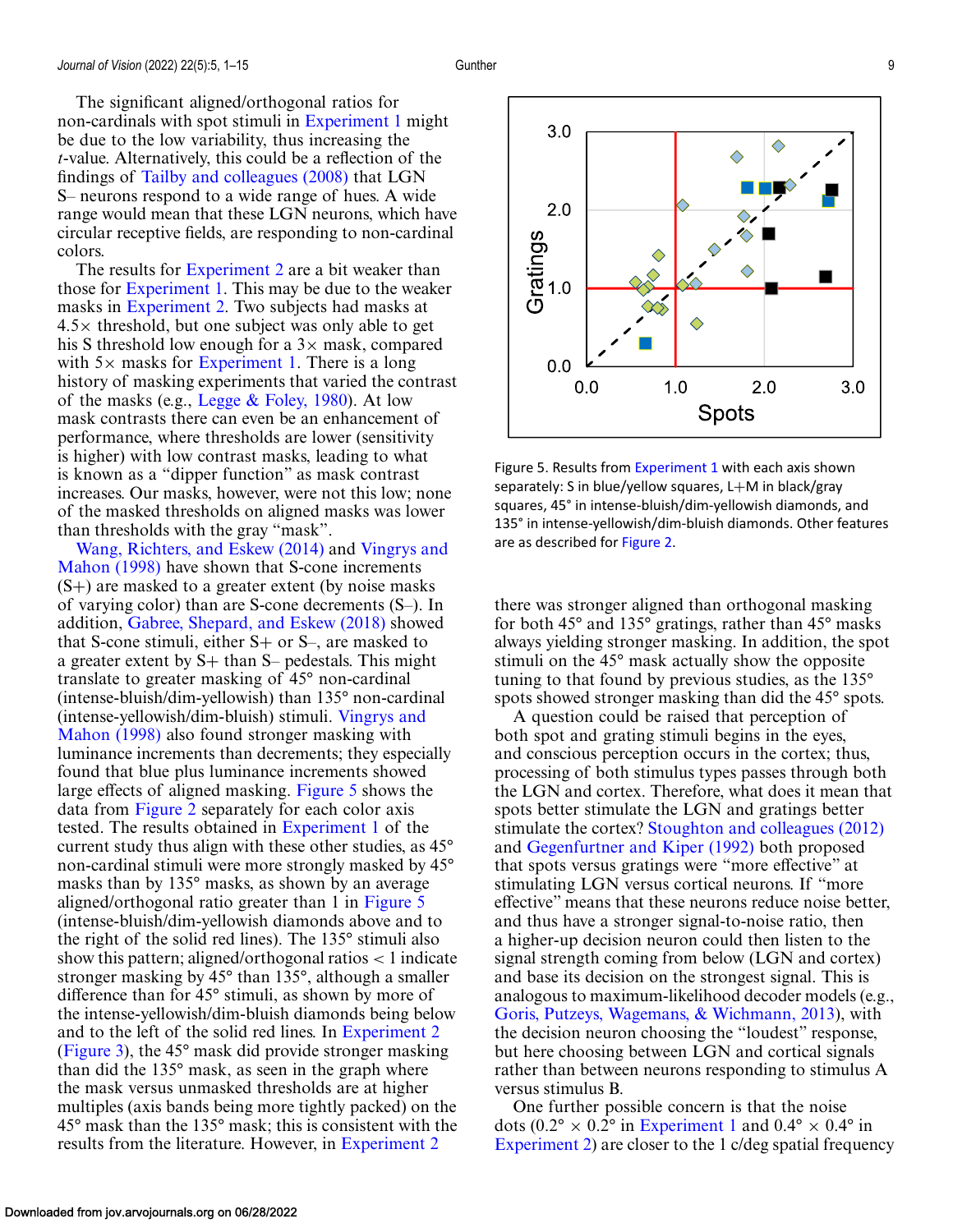<span id="page-9-0"></span>of the gratings (slightly more than one octave apart in [Experiment 1;](#page-3-0) close to the same width  $[0.4^{\circ}$  versus  $0.5^{\circ}$ for one phase of the grating] in [Experiment 2\)](#page-5-0) than they are to the spatial frequency of the spots (8° diameter; slightly above five octaves apart for [Experiment 1](#page-3-0) and slightly below five octaves for [Experiment 2\)](#page-5-0). This thus creates somewhat of a spatial frequency mask—in addition to a color mask—for the gratings but not the full-field spot stimuli. In [Experiment 1,](#page-3-0) the subjects did in fact have the most trouble obtaining thresholds for gratings when presented in aligned noise (in [Experiment 2](#page-5-0) the baseline thresholds were taken on [noise stimuli, not spots and gratings\). However,](#page-10-0) Legge and Foley (1980) found that masks that were an octave lower than target stimuli in spatial frequency were six times less potent maskers as when the mask and target stimuli matched in spatial frequency. Further, this potential spatial frequency mask is not expected to produce an artifact that would skew the data, because the comparisons in the current study are between the cardinal and non-cardinal masking effects within each stimulus type (spot versus grating), rather than across stimulus types.

In conclusion, as had been found in the isoluminant color plane [\(Stoughton et al., 2012\)](#page-10-0) and the L–M versus L+M color plane (Gegenfurtner  $\&$  Kiper, 1992), gratings do reveal non-cardinal mechanisms better than do spots in the S versus L+M color plane, as well.

*Keywords: non-cardinal color, cortex, lateral geniculate nucleus, psychophysics*

# **Acknowledgments**

Supported by a National Science Foundation grant (BCS-1753808). Any opinions, findings, and conclusions or recommendations expressed in this material are those of the author and do not necessarily reflect the views of the National Science Foundation. Help in data collection was provided by summer research interns Carson Powell (funded by the Eldon Parks Memorial Fund for support of student research in psychology) and Colby Dunigan, Jorge Rodriguez, Alex Naylor, and Isaac Temores (all funded by this National Science Foundation grant). Subject payments were provided by the National Science Foundation grant and the Daniel F. Evans Associate Professor in Social Science endowed fund. Open-access publication costs were also funded by this National Science Foundation grant.

Commercial relationships: none. Corresponding author: Karen L. Gunther. Email: guntherk@wabash.edu. Address: Psychology Department, Wabash College, Crawfordsville, IN, USA.

# **References**

- Blake, R., & Sekuler, R. (2006). *Perception* (5th ed.). Boston: McGraw Hill.
- Bone, R. A., Landrum, J. T., & Cains, A. (1992). Optical density spectra of the macular pigment *in vivo* and *in vitro*. *Vision Research, 32*(1), 105–110.
- Boynton, R. M., & Kaiser, P. K. (1968). Vision: The additivity law made to work for heterochromatic photometry with bipartite fields. *Science, 161*(3839), 366–368.
- Buck, S. L., Frome, F., & Boynton, R. M. (1977). Initial distinctness and subsequent fading of minimally distinct borders. *Journal of the Optical Society of America, 67*(8), 1126–1128.
- Conway, B. R., Chatterjee, S., Field, G. D., Horwitz, G. D., Johnson, E. N., Koida, K., & Mancuso, K. (2010). Advances in color science: From retina to behavior. *Journal of Neuroscience, 30*(45), 14955–14963, https: [//doi.org/10.1523/JNEUROSCI.4348-10.2010.](https://doi.org/10.1523/JNEUROSCI.4348-10.2010)
- Dalhaus, R. N., III, & Gunther, K. L. (2012). A tritan *Waldo* would be easier to detect in the periphery than a red/green one: Evidence from visual search. *Journal of the Optical Society of America A, 29*(2), A298–A305.
- Derrington, A. M., Krauskopf, J., & Lennie, P. (1984). Chromatic mechanisms in lateral geniculate nucleus of macaque. *Journal of Physiology, 357*, 241–265.
- DeValois, R. L., Cottaris, N. P., Elfar, S. D., Mahon, L. E., & Wilson, J. A. (2000). Some transformations of color information from lateral geniculate nucleus to striate cortex. *Proceedings of the National Academy of Sciences, USA, 97*(9), 4997– 5002, [https://doi.org/10.1073/pnas.97.9.4997.](https://doi.org/10.1073/pnas.97.9.4997)
- Dobkins, K. R., Gunther, K. L., & Peterzell, D. H. (2000). What covariance mechanisms underlie green/red equiluminance, luminance contrast sensitivity and chromatic (green/red) contrast sensitivity? *Vision Research, 40*(6), 613– 628.
- Eskew, R. T., Jr. (2009). Higher order color mechanisms: A critical review. *Vision Research, 49*(22), 2686–2704.
- Eskew, R. T., Jr., Newton, J. R., & Giulianini, F. (2001). Chromatic detection and discrimination analyzed by a Bayesian classifier. *Vision Research, 41*(7), 893–909.

Gabree, S. H., Shepard, T. G., & Eskew, R. T., Jr. (2018). Asymmetric high-contrast masking in S cone increment and decrement pathways. *Vision Research, 151*, 61–68, [https://doi.org/10.1016/j.visres.2017.06.017.](https://doi.org/10.1016/j.visres.2017.06.017)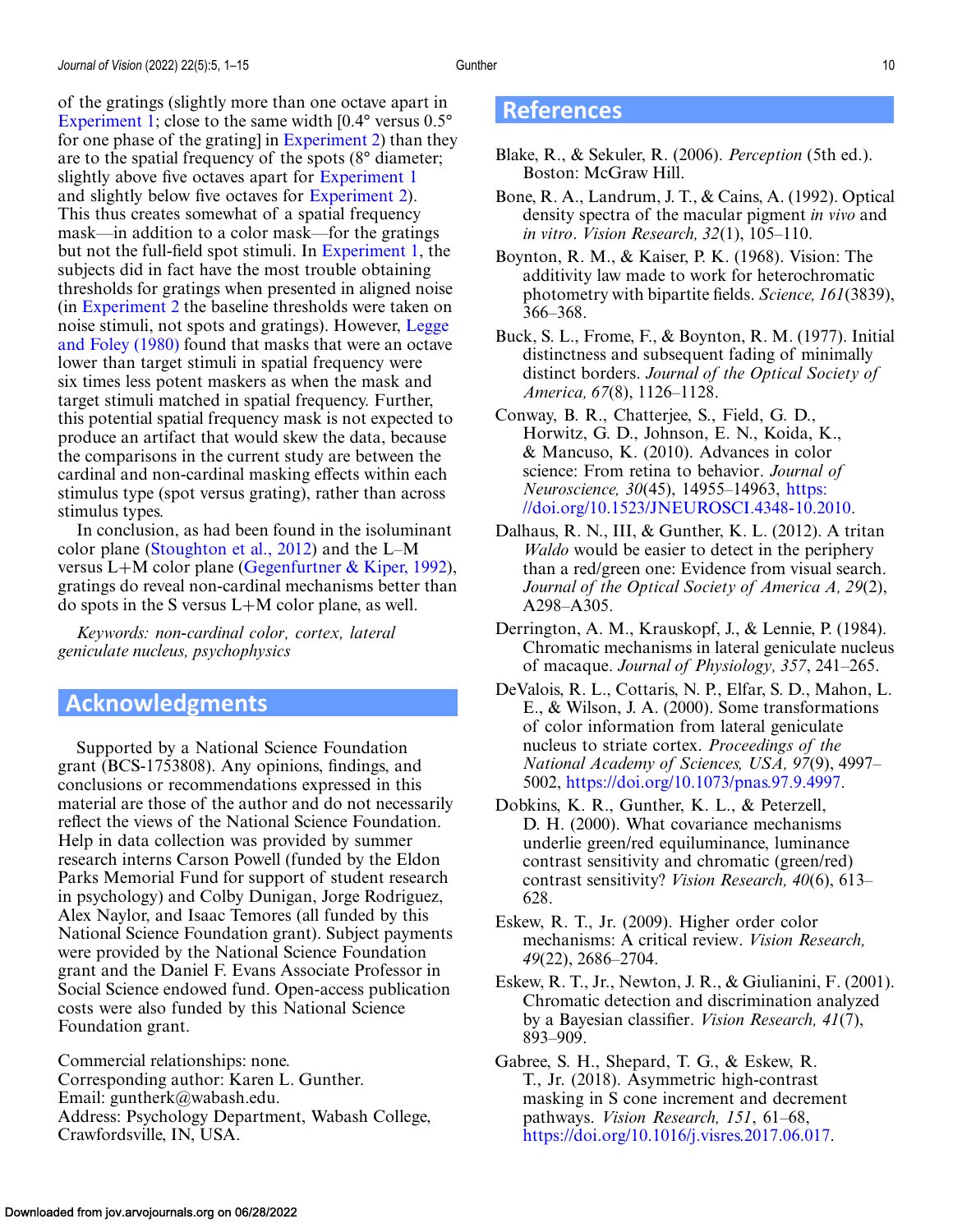<span id="page-10-0"></span>Gegenfurtner, K. R., & Kiper, D. C. (1992). Contrast detection in luminance and chromatic noise. *Journal of the Optical Society of America A, 9*(11), 1880–1888.

- Giulianini, F., Eskew, R. T., &, Jr. (1998). Chromatic masking in the (delta L/L, delta M/M) plane of cone-contrast space reveals only two detection mechanisms. *Vision Research, 38*(24), 3913–3926, [https://doi.org/10.1016/s0042-6989\(98\)00068-6.](https://doi.org/10.1016/s0042-6989(98)00068-6)
- Goris, R. L. T., Putzeys, T., Wagemans, J., & Wichmann, F. A. (2013). A neural population model for visual pattern detection. *Psychological Review, 120*(3), 472–496, [https://doi.org/10.1037/a0033136.](https://doi.org/10.1037/a0033136)
- Gunther, K. L. (2014a). Non-cardinal color mechanism strength differs across color planes but not across subjects. *Journal of the Optical Society of America A, 31*(4), A293–A302.
- Gunther, K. L. (2014b). Non-cardinal color perception across the retina: Easy for orange, hard for burgundy and sky blue. *Journal of the Optical Society of America A, 31*(4), A274–A282.
- Gunther, K. L., & Dobkins, K. R. (2003). Independence of mechanisms tuned along cardinal and noncardinal axes of color space: Evidence from factor analysis. *Vision Research, 43*(6), 683–696.
- Gunther, K. L., & Downey, C. O. (2016). Influence of stimulus size on revealing non-cardinal color mechanisms. *Vision Research, 127*, 57–66.
- Hansen, T., & Gegenfurtner, K. R. (2006). Higher level chromatic mechanisms for image segmentation. *Journal of Vision, 6*(3), 239–259, [https://doi.org/10.1167/6.3.5.](https://doi.org/10.1167/6.3.5)
- Hansen, T., & Gegenfurtner, K. R. (2013). Higher order color mechanisms: Evidence from noise-masking experiments in cone contrast space. *Journal of Vision, 13*(1):26, 1–21, [https://doi.org/10.1167/13.1.26.](https://doi.org/10.1167/13.1.26)
- Ives, H. E. (1912). Studies in the photometry of lights of different colours - IV. The addition of luminosities of different colour. *Philosophical Magazine, 24*(144), 845–853.
- Krauskopf, J., & Gegenfurtner, K. (1992). Color discrimination and adaptation. *Vision Research, 32*(11), 2165–2175.
- Krauskopf, J., Williams, D. R., & Heeley, D. W. (1982). Cardinal directions of color space. *Vision Research, 22*(9), 1123–1131.
- Krauskopf, J., Wu, H. J., & Farell, B. (1996). Coherence, cardinal directions and higher-order mechanisms. *Vision Research, 36*(9), 1235–1245.
- Legge, G. E., & Foley, J. M. (1980). Contrast masking in human vision. *Journal of the Optical Society of America, 70*(12), 1458–1471.
- Li, A., & Lennie, P. (1997). Mechanisms underlying segmentation of colored textures. *Vision Research, 37*(1), 83–97.
- Li, R., Polat, U., Makous, W., & Bavelier, D. (2009). Enhancing the contrast sensitivity function through action video game training. *Nature Neuroscience, 12*(5), 549–551. [https://doi.org/10.1038/nn.2296.](https://doi.org/10.1038/nn.2296)
- MacLeod, D. I. A., & Boynton, R. M. (1979). Chromaticity diagram showing cone excitation by stimuli of equal luminance. *Journal of the Optical Society of America, 69*(8), 1183–1186.
- Parry, N. R. A., & Robson, A. G. (2012). Optimization of large field tritan stimuli using concentric isoluminant annuli. *Journal of Vision, 12*(12):11 1–13 [https://doi.org/10.1167/12.12.11.](https://doi.org/10.1167/12.12.11)
- Sankeralli, M. J., & Mullen, K. T. (1997). Postreceptoral chromatic detection mechanisms revealed by noise masking in three-dimensional cone contrast space. *Journal of the Optical Society of America A, 14*(10), 2633–2646.
- Smith, V. C., & Pokorny, J. (1975). Spectral sensitivity of the foveal cone photopigments between 400 and 500 nm. *Vision Research, 15*(2), 161–171.
- Smith, V. C., & Pokorny, J. (1995). Chromaticdiscrimination axes, CRT phosphor spectra, and individual variation in color vision. *Journal of the Optical Society of America A, 12*(1), 27–35.
- Smith, V. C., Pokorny, J., & Pass, A. S. (1985). Color-axis determination on the Farnsworth-Munsell 100-hue test. *American Journal of Ophthalmology, 100*(1), 176–182.
- Smithson, H. E. (2014). S-cone psychophysics. *Visual Neuroscience, 31*(2), 211–225, https: [//doi.org/10.1017/S0952523814000030.](https://doi.org/10.1017/S0952523814000030)
- Stockman, A. (2019). Cone fundamentals and CIE standards. *Current Opinion in Behavioral Sciences, 30*, 87–93.
- Stockman, A., & Sharpe, L. T. (2000). The spectral sensitivities of the middle- and long-wavelengthsensitive cones derived from measurements in observers of known genotype. *Vision Research, 40*(13), 1711–1737.
- Stoughton, C. M., Lafer-Sousa, R., Gagin, G., & Conway, B. R. (2012). Psychophysical chromatic mechanisms in macaque monkey. *Journal of Neuroscience, 32*(43), 15216–15226, https: [//doi.org/10.1523/JNEUROSCI.2048-12.2012.](https://doi.org/10.1523/JNEUROSCI.2048-12.2012)
- Tailby, C., Solomon, S. G., & Lennie, P. (2008). Functional asymmetries in visual pathways carrying S-cone signals in macaque. *Journal*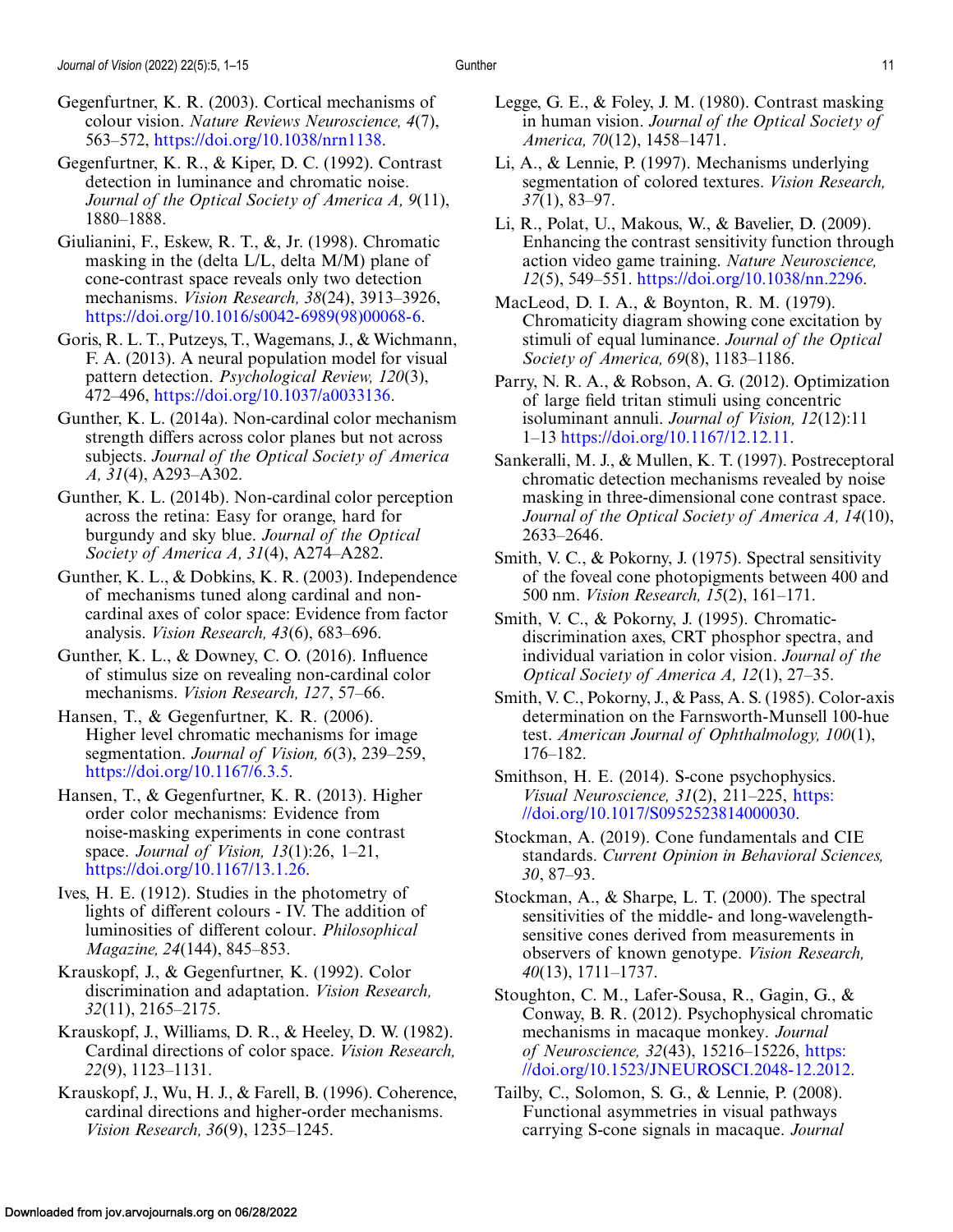<span id="page-11-0"></span>*of Neuroscience, 28*(15), 4078–4087, https: [//doi.org/10.1523/JNEUROSCI.5338-07.2008.](https://doi.org/10.1523/JNEUROSCI.5338-07.2008)

- Tansley, B. W., & Boynton, R. M. (1978). Chromatic border perception: The role of red- and green-sensitive cones. *Vision Research, 18*(6), 683–697.
- Travis, D. (1991). *Effective colour displays: Theory and practice (computers and people)*. New York: Academic Press.
- Vingrys, A. J., & Mahon, L. E. (1998). Color and luminance detection and discrimination asymmetries and interactions. *Vision Research, 38*(8), 1085–1095.
- Wang, Q., Richters, D. P., & Eskew, R. T., Jr. (2014). Noise masking of S-cone increments and decrements. *Journal of Vision, 14*(13):8, 1–17, [https://doi.org/10.1167/14.13.8.](https://doi.org/10.1167/14.13.8)
- Webster, M. A., Miyahara, E., Malkoc, G., & Raker, V. E. (2000). Variations in normal color vision. I. Cone-opponent axes. *Journal of the Optical Society of America A, 17*(9), 1535–1544, [https://doi.org/10.1364/josaa.17.001535.](https://doi.org/10.1364/josaa.17.001535)
- Webster, M. A., & Mollon, J. D. (1994). The influence of contrast adaptation on color appearance. *Vision Research, 34*(15), 1993–2020.
- Wool, L. E., Packer, O. S., Zaidi, Q., & Dacey, D. M. (2019). Connectomic identification and three-dimensional color tuning of S-OFF midget ganglion cells in the primate retina. *Journal of Neuroscience, 39*(40), 7893–7909, https: [//doi.org/10.1523/JNEUROSCI.0778-19.2019.](https://doi.org/10.1523/JNEUROSCI.0778-19.2019)
- Wooten, B. R., & Hammond, B. R., Jr. (2005). Spectral absorbance and spatial distribution of macular pigment using heterochromatic flicker photometry. *Optometry & Vision Science, 82*(5), 378–386.

# **Appendix A: Creation of non-cardinal colors in Macleod-Boynton color space [\(Experiment 1\)](#page-3-0)**

Equal threshold space was created by determining the number of multiples of thresholds that fit into 100% for the less-sensitive cardinal axis (e.g., subject CKD's S spot threshold was 14.89 and L+M spot threshold was 2.31, yielding a maximum multiple of 6.7). For the intense-bluish pole of the 45° S versus L+M non-cardinal stimulus, the S coordinate was set to .028 for CKD (maximum for the S coordinate). The L+M coordinate was set to 27.7 cd/m<sup>2</sup>: 24 cd/m<sup>2</sup> L+M coordinate for mean white  $+$  (2.31 threshold

 $\times$  6.7 multiple/100)  $\times$  24 cd/m<sup>2</sup> L+M extent from mean white to white pole  $-0.01$  cd/m<sup>2</sup> adjustment for his isoluminance setting. Analogous computations were performed for the other poles of the 45°/135° non-cardinal stimuli.

# **Appendix B: Stimulus set-up in DKL color space [\(Experiment 2\)](#page-5-0)**

Because of the change in equipment between [Experiments 1](#page-3-0) and [2,](#page-5-0) in [Experiment 2](#page-5-0) the stimuli were created in DKL color space (Derrington et [al., 1984\) using the Cambridge Research Systems](#page-9-0) demoGetColourTrivalRGBfromDKL function and inserting the spectra from the lab's specific  $Display++$ that were measured with the PR-655, convolved with the [Stockman and Sharpe \(2000\)](#page-10-0) 2° cone fundamentals. The 2° fundamentals were chosen over the 10° fundamentals because, although the stimuli are embedded in a 20°  $\times$  10 $\degree$  horizontal rectangular noise mask, subjects are assumed to have frequently foveated the stimuli. In determining the 10° cone fundamentals, Stockman and Sharpe's subjects were instructed to attend to 10°, not to the fovea [\(Stockman, 2019\)](#page-10-0). The DKL color space coordinates are radius (contrast or saturation), azimuth (hue), and elevation (luminance); the color coordinates for each cardinal axis are presented in [Table 2.](#page-12-0) These CIE coordinates are the mean PR-655 measurements across seven readings taken across the span of subject testing. The radii are limited by being able to test subjects at the large range of luminance values needed for the non-cardinal stimuli. The background gray was set to 0.5, 0.5, 0.5 in RGB space to maximize the size of the gamut.

# **Individualization of S-axis azimuth**

Variations in macular pigment have been shown to affect the azimuth of the S color axis (Smith  $&$  Pokorny, 1995; Webster, Miyahara, Malkoc, & Raker, 2000), in addition to affecting isoluminance as mentioned in [Experiment 1.](#page-3-0) Due to these individual differences, the azimuth of the S stimulus (the tilt within the chromatic plane of DKL space; colored in [Figure 1\)](#page-1-0) was set individually for each subject (an additional control over that done in [Experiment 1\)](#page-3-0).

#### *Stimuli*

The stimuli consisted of horizontally abutting S+ and S–  $4^{\circ} \times 4^{\circ}$  squares, centered vertically and horizontally on the monitor and presented on a mean gray background (see [Table 2](#page-12-0) for color coordinates; radius was set to 0.1 for determining the S-axis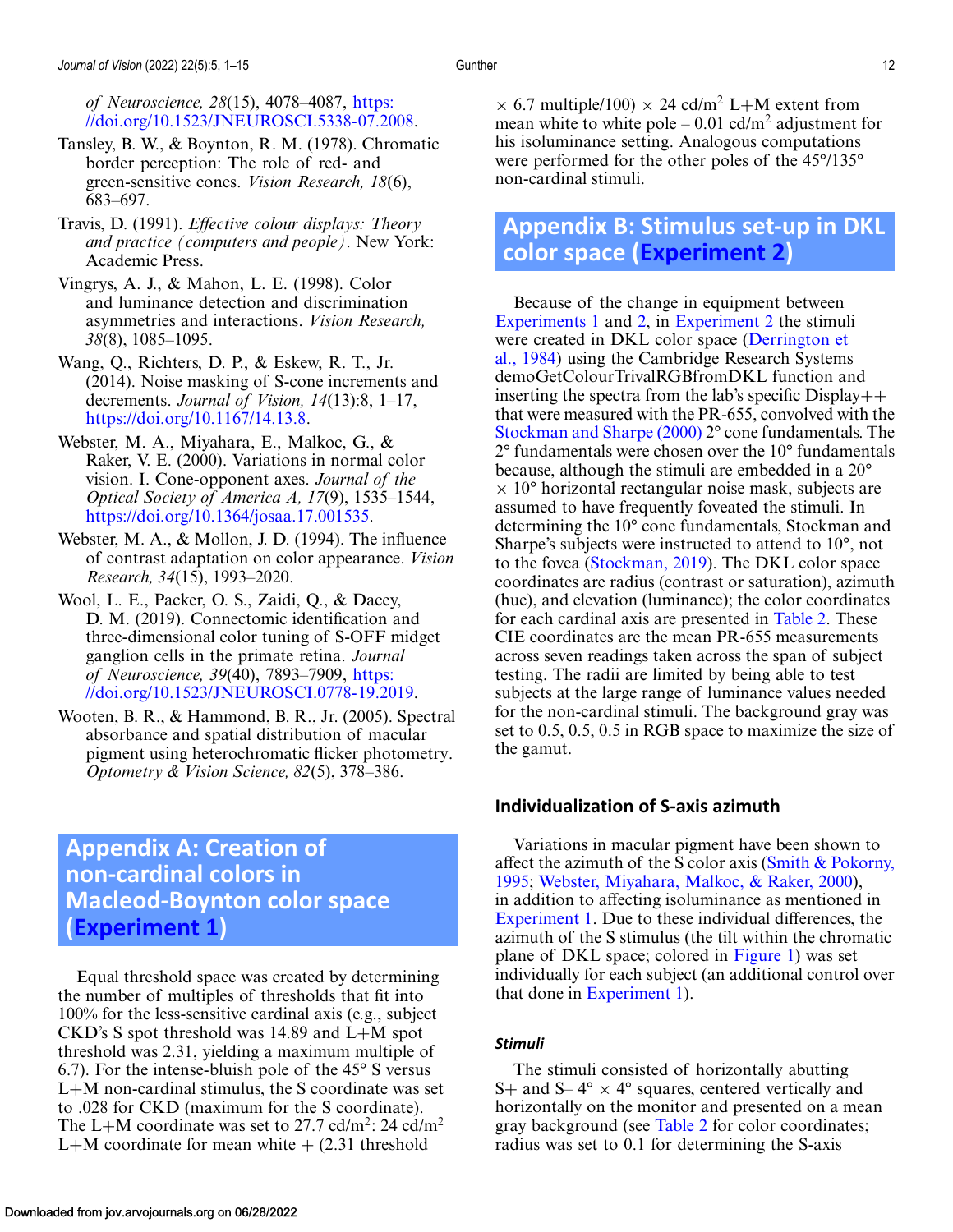<span id="page-12-0"></span>

| Color           | <b>DKL Coordinates</b> |         |           | <b>CIE Coordinates</b> |        |                   |
|-----------------|------------------------|---------|-----------|------------------------|--------|-------------------|
|                 | Radius                 | Azimuth | Elevation | x                      |        | cd/m <sup>2</sup> |
| $S+$ (bluish)   | 0.3                    | 270     | 0         | 0.2867                 | 0.2813 | 60.59             |
| S-(yellowish)   | 0.3                    | 90      | 0         | 0.3595                 | 0.4683 | 61.33             |
| $-L-M$ (black)  | $-0.25$                | 180     | 90        | 0.3159                 | 0.3553 | 46.12             |
| $L+M$ (white)   | 0.25                   | 180     | 90        | 0.3147                 | 0.3501 | 76.10             |
| Gray background | 0                      | 180     | 90        | 0.3150                 | 0.3532 | 61.15             |

Table 2. Coordinates of cardinal stimuli, [Experiment 2.](#page-5-0)

azimuth). On each trial, the azimuth started at a random tilt between 265°/85° (S+/S–) and 275°/95°. On odd trials, the stimuli started with S+ on the left; even trials started with S– on the left. Borders have been shown to fade upon fixation, especially borders along the S-axis (Buck, Frome,  $\&$  Boynton, 1977); thus, if the subject paused on making adjustments, the colors of the stimuli swapped sides every two seconds.

#### *Procedure*

Minimally distinct border (MDB) (Boynton  $\&$ [Kaiser, 1968\) was used to adjust the azimuth of](#page-9-0) the S stimulus, as per [Parry and Robson \(2012\);](#page-10-0) see also [Tansley and Boynton \(1978\)](#page-11-0) for the application of MDB for defining the S-axis (i.e., the tritanopic confusion line). Subjects adjusted the azimuth of the stimulus by pressing buttons on the CB6 Push Button Response Box that allowed for coarse (1° azimuth) or fine (0.333° azimuth) adjustments. A separate CB6 button was used to enter the response. Subjects completed 20 trials. If the standard deviation of the settings was greater than 2° azimuth, more trials were run until the most recent 20 trials met the criterion. The average azimuth was calculated on only the most recent 20 trials. All remaining portions of the experiment were conducted with stimuli presented at each subject's individually determined S-axis azimuth.

#### **Determining isoluminance**

#### *Stimuli*

The same stimuli used in [Experiment 1](#page-3-0) were used here, with the exceptions of being created in DKL color space rather than MacLeod-Boynton color space, at an average luminance of 60 cd/m<sup>2</sup> rather than 24  $cd/m<sup>2</sup>$ , and the Gaussian-filtered sine wave gratings had a standard deviation of 2 rather than 1 to increase the apparent size of the stimuli in order to facilitate obtaining contrast thresholds. Colors were as shown in Table 2, but with the S radius at 0.1.

#### *Procedure*

As in [Experiment 1,](#page-3-0) HFP was used to determine the isoluminance of the S cardinal axis. Subjects adjusted

the elevation of the two phases of the stimulus (e.g., S+ and S–) until the flicker appeared minimal. Buttons on the CB6 Push Button Response Box allowed for coarse ( $1^{\circ}$  elevation for S) or fine (0.2° elevation for S) adjustments. As the subject increased the luminance of one phase, the other decreased by the same amount, keeping the mean luminance equal to the background (at  $0^{\circ}$  elevation, approximately 60 cd/m<sup>2</sup>). A separate CB6 button was used to enter the response. As in [Experiment 1,](#page-3-0) subjects completed 20 trials. If the standard deviation of the settings was greater than 2° elevation for S stimuli, more trials were run until the most recent 20 trials met the criterion. The average elevation was calculated on only the most recent 20 trials. All remaining portions of the experiment were conducted with stimuli presented at each subject's individually determined elevation.

#### **Determining cardinal contrast mask thresholds**

#### *Stimuli*

These thresholds were used to both set the non-cardinal stimulus colors and to present the noise masks at  $4.5\times$  or  $3\times$  each subject's threshold. (4.5 $\times$  for KLG and NHJ,  $3\times$  for IT, who had difficulty getting his thresholds low enough for a  $4.5\times$  mask.) These thresholds were determined on noise mask stimuli. The stimuli consisted of  $10^{\circ} \times 10^{\circ}$  squares comprised of  $0.4^{\circ} \times 0.4^{\circ}$  white noise squares varying between the two endpoints of the color axis being tested (e.g., varying between S+ and S–). The stimuli appeared 4° to the left or right of the central fixation dot. In the noise masking (described below), the spot or grating stimuli were presented on alternate refreshes of the monitor, thus halving the perceived contrast of the stimuli. For this reason, the cardinal noise mask thresholds were determined with the cardinal noise masks presented on alternate refreshes with a background gray mask.

#### *Procedure*

The same procedure that was used in [Experiment 1](#page-3-0) to determine contrast thresholds was used in [Experiment 2.](#page-5-0)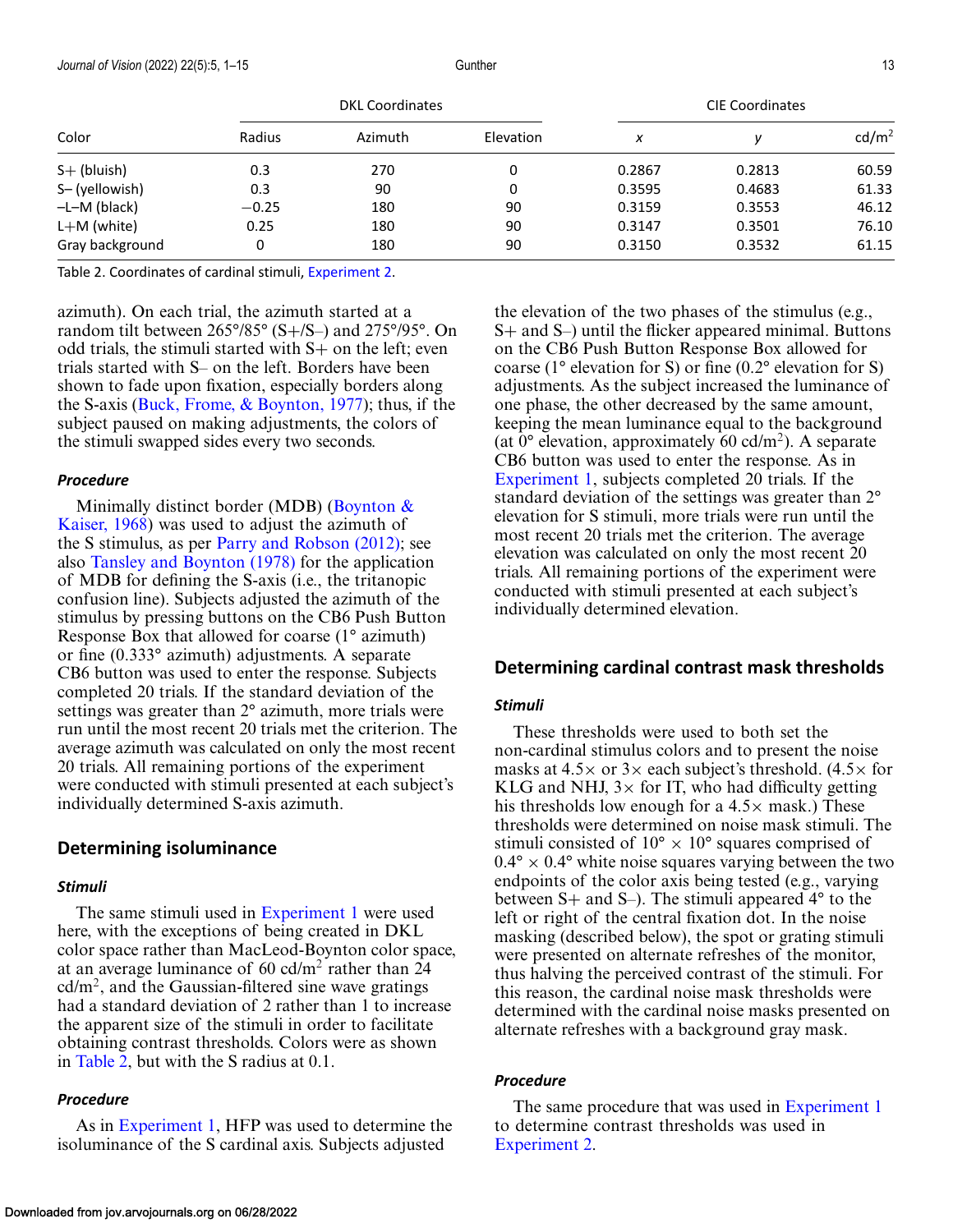# **Individualizing non-cardinal colors**

Non-cardinal stimuli were created in equal threshold space for each subject individually, based on the cardinal color noise mask thresholds. Ten non-cardinal directions in each color plane, at 15° increments, were set for subject KLG; six non-cardinal directions in each color plane, at 22.5° increments, were set for the other two subjects. Cambridge Research Systems has created the DKL space such that, when the elevation is 90, the stimulus will be achromatic. The radius then defines how bright white (positive radii) or dark black (negative radii) the stimulus will be. This means that luminance for the luminance axis is adjusted by manipulating radius, but luminance for the chromatic axes is adjusted by manipulating elevation. In order to be able to create the non-cardinal axes in the S versus L+M color plane, a common metric for luminance was required. This was performed by measuring the luminance of the stimuli with a PR-655 photometer, calculating the needed luminance adjustment for each non-cardinal axis, then converting back to degrees elevation to create the stimuli in DKL space. The relationship between radius and luminance (in  $\text{cd/m}^2$ , as measured by the PR-655) for the luminance stimuli was linear  $(r^2 =$ 0.9984). However, the relationship between degree elevation and luminance for the chromatic stimuli was nonlinear. The best fit (operationalized as the highest *r*<sup>2</sup>) for the relationship between degrees elevation and luminance (measured with the PR-655, averaged across four days of repeated measurements) was a third-order polynomial ( $r^2 = 0.9987$ ).

To create the non-cardinal stimuli, first the luminance of the luminance stimuli was measured with the PR-655, from a radius of  $-0.25$  to  $+0.25$ , on four separate days; the measurements were highly consistent across days. To figure out how much luminance to add to create each non-cardinal color, first the number of multiples of the S threshold that fit into 100% contrast were calculated (e.g., for KLG, with an S mask threshold of 20.63, this yielded a multiple of 4.85). To create equal threshold space, the luminance radius corresponding to 4.85 times the luminance mask threshold was calculated. For example, KLG's luminance threshold was 4.46% of maximum, or a radius of 0.011; when scaled up by 4.85 times, this corresponded to a radius of 0.054. The luminance (in  $\text{cd/m}^2$ ) corresponding to this radius was then calculated from the linear relationship between radius and measured luminance (e.g., for KLG this yielded a luminance change of 3.35 cd/m<sup>2</sup>). This can be thought of as the *y*-axis, with the S threshold forming the *x*-axis. The percent luminance change required for each non-cardinal direction (e.g., 15° intense S) was calculated from the sine of the angle (e.g.,  $\sin[15^\circ]\sin[90^\circ] = 25.88\%$ ) and added to the mean luminance for S. For example, for KLG,  $0.2588 \times 3.35$ 

+ 60.60 cd/m<sup>2</sup> mean S = 61.47 cd/m<sup>2</sup>; note that this mean S luminance differs slightly from that in Table [2, as this reading was taken on a different day. The](#page-12-0) desired 61.47 cd/m<sup>2</sup> for KLG's 15° intense bluish  $(S+)$ stimulus was plugged into the third-order polynomial to determine the degrees elevation. Before determining the degrees elevation required for the non-cardinal stimuli, the required non-cardinal luminance setting was adjusted by the luminance change due to the isoluminant setting. The third-order polynomial was again used now to determine the luminance adjustment  $(in \text{ }cd/m^2)$  corresponding to the psychophysically determined isoluminant elevation adjustment (e.g., KLG's S+ isoluminant adjustment of −0.13° elevation translated to  $-0.331$  cd/m<sup>2</sup>). This adjustment was scaled for the non-cardinal degree elevation (e.g., 15° non-cardinal =  $0.2588 \times [-0.331] = -0.0086$  cd/m<sup>2</sup>). Correcting the above-calculated luminance change for the 15° intense S stimulus with this isoluminance adjustment yielded the final luminance for the 15° intense S stimulus (e.g.,  $61.46$  cd/m<sup>2</sup> for KLG), and thus a final 15° intense S degree elevation of 2.04°. A similar procedure was used to create the other non-cardinal stimuli in equal-threshold space.

These non-cardinal color coordinates were then used to create the 45° and 135° noise masks and the spot and grating stimuli so that all three stimulus types would have the same chromaticity at each direction in color space, enhancing the ability of the masks to mask the stimuli. Thresholds to detect the noise masks were psychophysically measured for the 45° and 135° non-cardinal directions, so that the masks could be presented at 3 times or 4.5 times (depending on the subject) each subject's threshold in the noise masking procedure below.

# **Noise masking**

#### *Stimuli*

The target stimuli consisted of the two cardinal directions and ten non-cardinal directions spaced every 15° in the color plane (for KLG), or two cardinal plus six non-cardinal directions spaced every 22.5° (for the other two subjects). The radius for each color direction was set to slightly under the maximum possible for each color. The same 8° diameter, 1-c/deg sine wave grating, and 8° diameter spot used in [Experiment 1](#page-3-0) were used here, with the exception of the Gaussian filter standard deviation being increased to 2, as for determining isoluminance above.

The same noise mask that was used above for determining the cardinal contrast mask thresholds was used here. The noise masks were from the two cardinal and two 45°/135° non-cardinal directions that were used in [Experiment 1,](#page-3-0) plus a gray baseline mask (same color